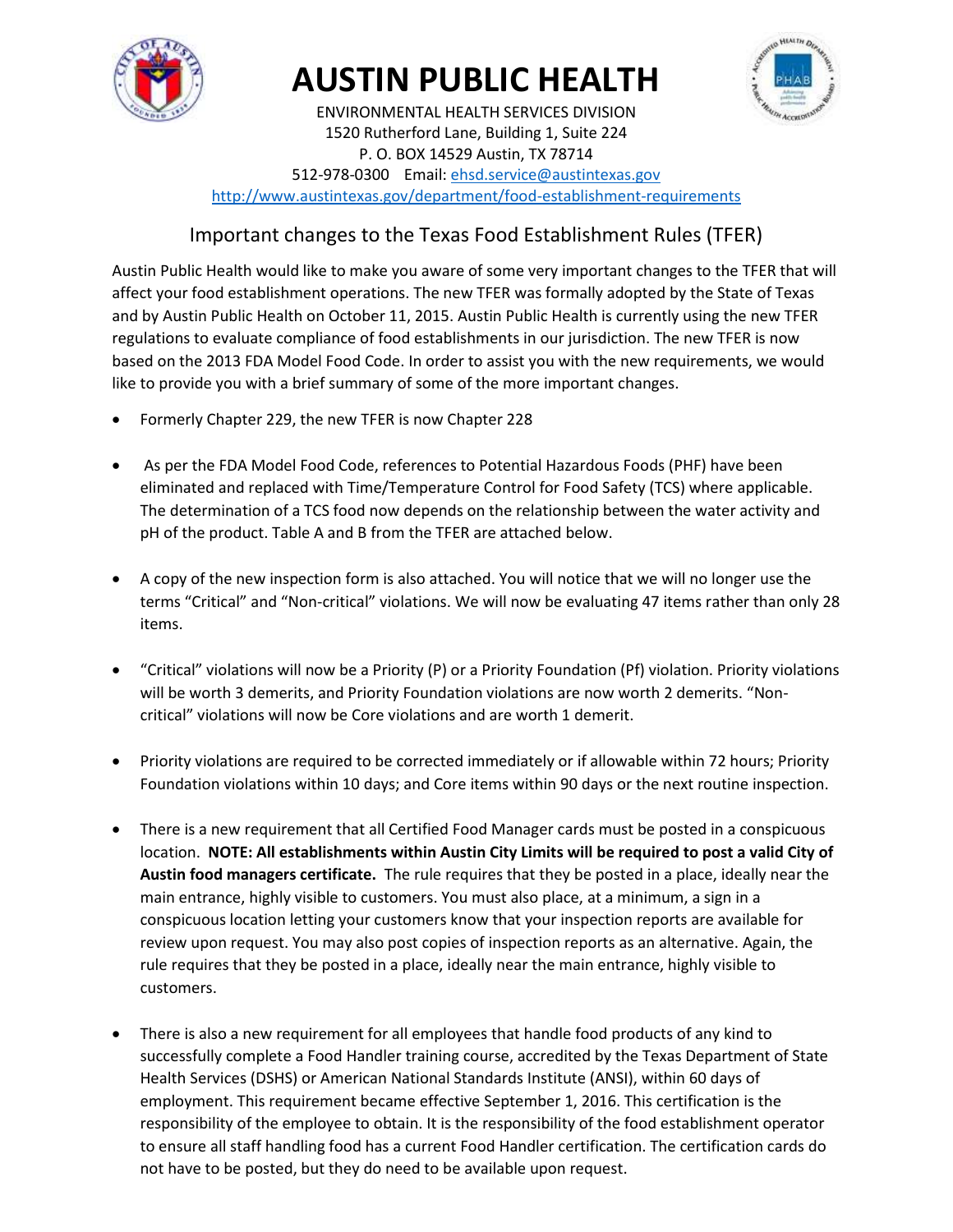- Non-typhodial Salmonella has been added to the list of illnesses that need to be reported to our Department and requires exclusion of the diagnosed food worker from food related operations.
- Washing hands is required before donning gloves, but not in between changing gloves if the same task is being done. There has been no change to the requirement for food workers to wear gloves anytime they are handling ready-to-eat foods.
- Additional requirements were added for "Time as a public health control" for cold foods. Cold foods may now be held without temperature control for up to 6 hours OR up to 70°F if removed from refrigeration at 41°F with documented monitoring. A written HACCP shall be prepared in advanced, maintained in the food establishment and made available upon request.
- Non-continuous cooking now only requires a re-heat to the required cooking temperature for that particular food rather than 165°F as previously required for all re-heats. Proper cooling of cooked foods is still required. A written plan with prior approval is required.
- Food service workers are no longer allowed to touch any surface of the hand washing sink with their bare hands after hand washing. A barrier, such as a paper towel, must be used to turn off the faucet and touch the handle on the restroom door.
- A first aid kit is now required in all fixed retail food establishments. The first aid supplies are for the food employees' use and shall be labeled as such and stored in a kit or a container that is located to prevent the contamination of food, equipment, utensils, and linens, and single-service and singleuse articles. Please see the attached document.
- New requirements for the clean-up of vomit and diarrheal events in a food establishment. Please see the attached document.
- Single use disposable sanitizer wipes may now be used if done in accordance with EPA-approved manufacturer's label use instructions. These may not be used in lieu of wash, rinse, and sanitizing.
- Reduced oxygen packaging (ROP) previously had one category (double barrier) and is now divided into three categories; double barrier, single barrier (cook-chill and sous vide), and 48-hour ROP. 48 hour ROP doesn't require a HACCP plan, but double and single barrier and ROP lasting longer than 48 hours would require a prior approved HACCP plan. Please see the attached document.
- Exposed, unused tableware must now be changed between customers or wash, rinsed, and sanitized if used. In other words, all tableware regardless if it was used or not, must be removed and replaced with clean, sanitized tableware.
- There is a new restriction that states toilets, urinals, and showers cannot be used as a service sink.
- Hand drying device that employs a system that delivers high velocity, pressurized air at ambient temperatures are now allowed. However, paper towels are still **REQUIRED** to open restroom doors.
- Food Establishments with private water wells not regulated by the Texas Commission on Environmental Quality may need to upgrade their systems to meet new water supply regulations. This may include installing an automatic chlorinator and periodically testing the water quality (every months bacteriological testing estimated to be \$10/month/operating month and \$100/every three years for a chemical analysis). Please see attached document.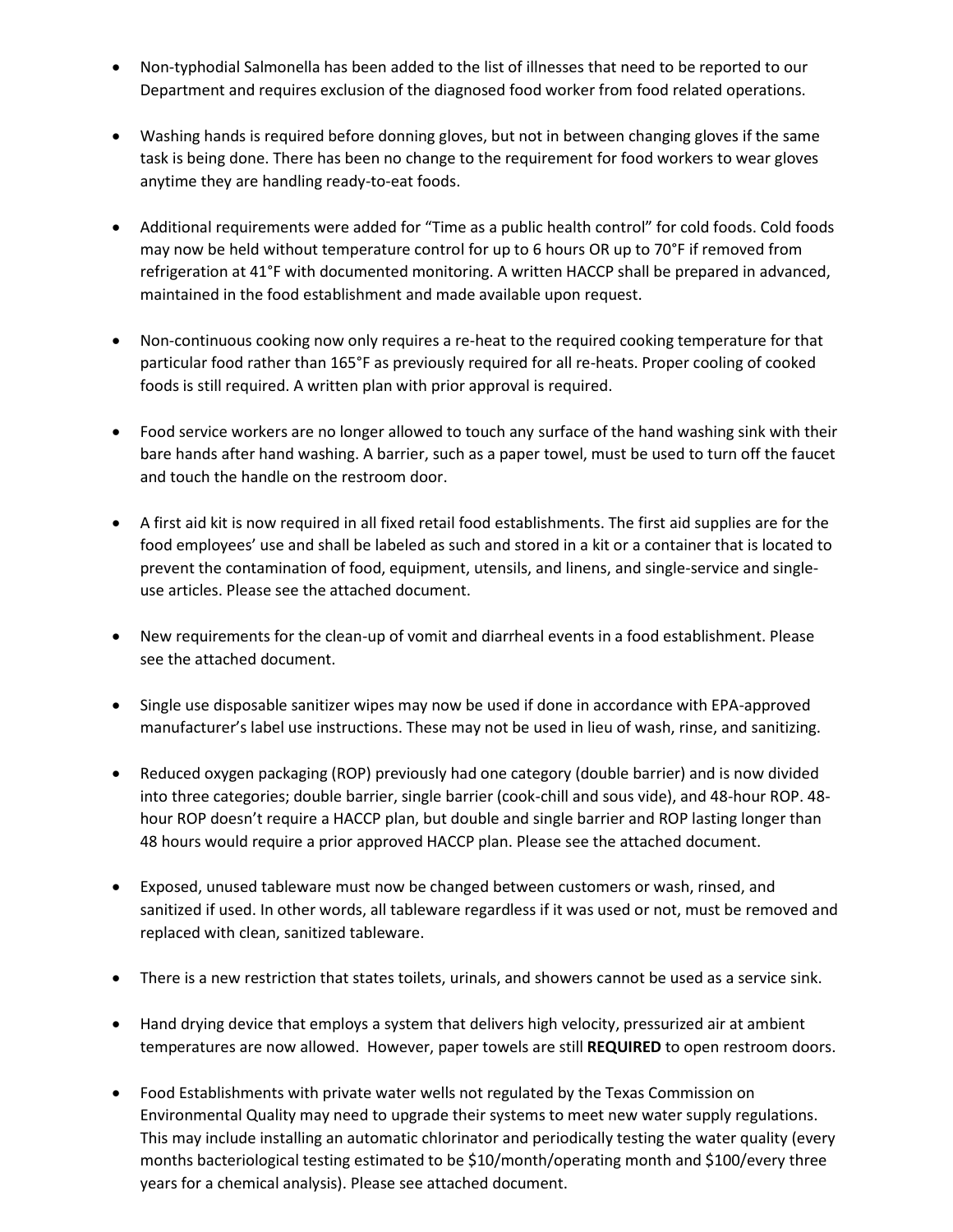Figure: 25 TAC §228.2(144)

Table A. Interaction of PH and Aw for control of spores in FOOD heat-treated to destroy vegetative cells and subsequently PACKAGED Aw Values pH: 4.6 or Less pH: > 4.6 – 5.6 pH: > 5.6 <0.92

| A <sub>w</sub> Values | pH: 4.6 or Less | $pH$ : > 4.6 – 5.6 | $pH$ : > 5.6 |
|-----------------------|-----------------|--------------------|--------------|
| < 0.92                | NTCS FOOD*      | NTCS FOOD          | NTCS FOOD    |
| $>0.92 - 0.95$        | NTCS FOOD       | NTCS FOOD          | $PA**$       |
| >0.95                 | NTCS FOOD       | PA                 | PА           |

\* TCS FOOD means TIME/TEMPERATURE CONTROL FOR SAFETY (TCS) FOOD

\*\*PA means Product Assessment required

Table B. Interaction of PH and Aw for control of vegetative cells and spores in FOOD not heat-treated or heat-treated but not PACKAGED

| A <sub>w</sub> Values | pH: < 4.2        | $pH: 4.2 - 4.6$  | $pH > 4.6 - 5.0$ | pH: >5.0  |
|-----------------------|------------------|------------------|------------------|-----------|
| < 0.88                | NTCS FOOD*       | <b>NTCS FOOD</b> | NTCS FOOD        | NTCS FOOD |
| $0.88 - 0.90$         | NTCS FOOD        | NTCS FOOD        | NTCS FOOD        | $PA**$    |
| $>0.90 - 0.92$        | <b>NTCS FOOD</b> | <b>NTCS FOOD</b> | PА               | PA        |
| >0.92                 | <b>NTCS FOOD</b> | PА               | PA               | PА        |

\* TCS FOOD means TIME/TEMPERATURE CONTROL FOR SAFETY (TCS) FOOD

\*\* PA means Product Assessment required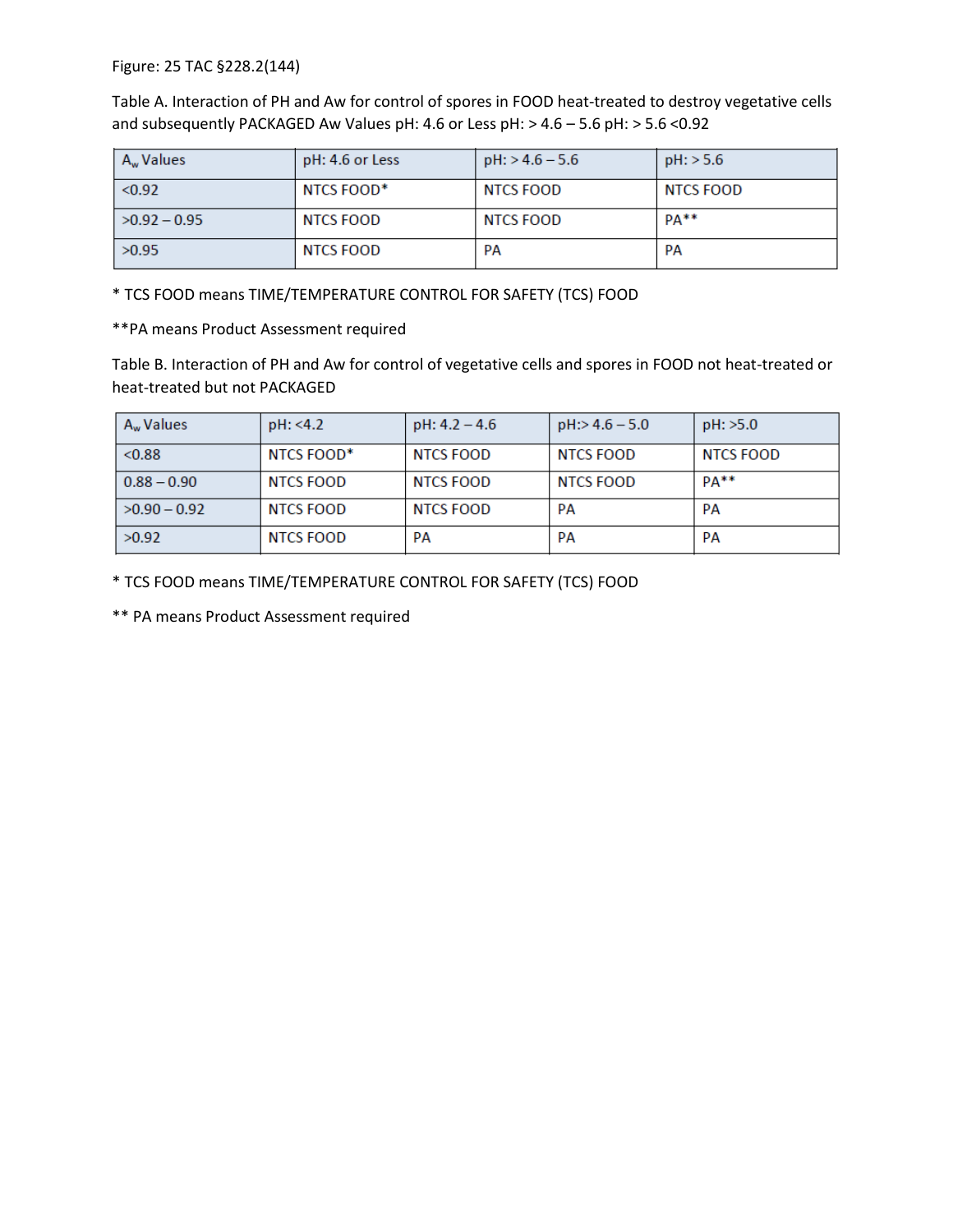

#### **FOOD ESTABLISHMENT INSPECTION REPORT**

**AUSTIN/TRAVIS COUNTY HEALTH AND HUMAN SERVICES DEPARTMENT Environmental Health Services Division**

**P.O. Box 142529**<br>**Austin. Texas 78714** 

|                     |                                                                                                                                              |                                                                                                                                     |              | Phone: (512) 978-0300                                                                                                                                                                                                                     | <b>Austin, Texas 78714</b> |                    |                                                                                                             |                                 |                                                   |                                                                   | Email: EHSD.Service@austintexas.gov                                                                           |                                  |               |
|---------------------|----------------------------------------------------------------------------------------------------------------------------------------------|-------------------------------------------------------------------------------------------------------------------------------------|--------------|-------------------------------------------------------------------------------------------------------------------------------------------------------------------------------------------------------------------------------------------|----------------------------|--------------------|-------------------------------------------------------------------------------------------------------------|---------------------------------|---------------------------------------------------|-------------------------------------------------------------------|---------------------------------------------------------------------------------------------------------------|----------------------------------|---------------|
| Insp.<br>Date:      |                                                                                                                                              |                                                                                                                                     |              | Time in:<br>Time out:<br>Permit<br>#                                                                                                                                                                                                      |                            | Permit<br>Expires: |                                                                                                             |                                 |                                                   |                                                                   | Type: Retail _______ Service                                                                                  | <b>JURIS</b><br><b>DIST</b>      | <b>IFA</b>    |
|                     |                                                                                                                                              |                                                                                                                                     |              | Purpose of Inspection: (circle one)<br>1-Routine                                                                                                                                                                                          |                            |                    | 2-Follow-Up                                                                                                 |                                 |                                                   |                                                                   | 3-Compliance<br>4-Other                                                                                       |                                  | <b>SCORE</b>  |
| Establishment       |                                                                                                                                              |                                                                                                                                     |              |                                                                                                                                                                                                                                           | Physical                   |                    |                                                                                                             |                                 |                                                   |                                                                   |                                                                                                               | # of Staff:                      |               |
| Name:               |                                                                                                                                              |                                                                                                                                     |              |                                                                                                                                                                                                                                           | Address:                   |                    |                                                                                                             |                                 |                                                   |                                                                   |                                                                                                               | $#$ of FH:<br>Follow-up Required |               |
| Email<br>Address:   |                                                                                                                                              |                                                                                                                                     |              |                                                                                                                                                                                                                                           |                            |                    |                                                                                                             |                                 |                                                   |                                                                   |                                                                                                               | <b>YES</b><br><b>NO</b>          |               |
|                     |                                                                                                                                              |                                                                                                                                     |              | <b>Compliance Status:</b> $OUT = Not In Compliance$<br>$IN = In$ Compliance                                                                                                                                                               | $NO = Not Observed$        |                    |                                                                                                             |                                 |                                                   |                                                                   | $NA = Not Applicable$<br>$\cos$ = Corrected On Site                                                           | $R$ = Repeat Violation           |               |
|                     |                                                                                                                                              |                                                                                                                                     |              | Mark the appropriate points in the OUT box for each numbered item. Mark a checkmark ' $\checkmark$ ' in appropriate box for IN, NO, NA, COS. Mark an asterisk ' $\hat{*}$ ' in appropriate box for R.<br><b>PRIORITY ITEMS</b> (3 Points) |                            |                    |                                                                                                             |                                 |                                                   |                                                                   | Violations Require Immediate Corrective Action not to exceed 3 days                                           |                                  |               |
|                     | $\begin{array}{c c c} \textbf{I} & \textbf{N} & \textbf{N} & \textbf{O} \\ \textbf{N} & \textbf{O} & \textbf{A} & \textbf{O} \\ \end{array}$ |                                                                                                                                     |              | <b>Time and Temperature for Food Safety</b>                                                                                                                                                                                               | $\mathbf R$                |                    | $\begin{array}{c c c} O & I & N & C \\ \hline U & N & O & A & O \\ \hline T & N & O & A & S \\ \end{array}$ |                                 |                                                   |                                                                   | <b>Employee Health</b>                                                                                        |                                  | $\mathbf R$   |
|                     |                                                                                                                                              |                                                                                                                                     |              | $(F = degrees Fahrenheit)$<br>1. Proper cooling time and temperature                                                                                                                                                                      |                            |                    |                                                                                                             |                                 |                                                   |                                                                   | 12. Management, food employees and conditional employees; knowledge,                                          |                                  |               |
|                     |                                                                                                                                              |                                                                                                                                     |              | 2. Proper Cold Holding temperature $(41^{\circ}F/45^{\circ}F)$                                                                                                                                                                            |                            |                    |                                                                                                             |                                 |                                                   |                                                                   | responsibilities, and reporting<br>13. Proper use of restriction and exclusion; No discharge from eyes, nose, |                                  |               |
|                     |                                                                                                                                              |                                                                                                                                     |              | 3. Proper Hot Holding temperature (135°F)                                                                                                                                                                                                 |                            |                    |                                                                                                             |                                 |                                                   |                                                                   | and mouth<br><b>Preventing Contamination by Hands</b>                                                         |                                  |               |
|                     |                                                                                                                                              |                                                                                                                                     |              | 4. Proper cooking time and temperature                                                                                                                                                                                                    |                            |                    |                                                                                                             |                                 |                                                   |                                                                   | 14. Hands cleaned and properly washed/gloves used properly                                                    |                                  |               |
|                     |                                                                                                                                              |                                                                                                                                     |              | 5. Proper reheating procedure for hot holding $(165^{\circ}F \text{ in } 2 \text{ hours})$                                                                                                                                                |                            |                    |                                                                                                             |                                 |                                                   |                                                                   | 15. No bare hand contact with ready to eat foods or approved alternate<br>method properly followed            | (APPROVED Y                      |               |
|                     |                                                                                                                                              |                                                                                                                                     |              | 6. Time as a Public Health Control; procedures & records                                                                                                                                                                                  |                            |                    |                                                                                                             |                                 |                                                   |                                                                   | <b>Highly Susceptible Populations</b>                                                                         |                                  | $N_{\_\_\_\}$ |
|                     |                                                                                                                                              |                                                                                                                                     |              | <b>Approved Source</b>                                                                                                                                                                                                                    |                            |                    |                                                                                                             |                                 |                                                   |                                                                   | 16. Pasteurized foods used; prohibited food not offered.<br>Pasteurized eggs used when required               |                                  |               |
|                     |                                                                                                                                              |                                                                                                                                     |              | 7. Food and ice obtained from approved source; Food in good<br>condition, safe, and unadulterated: parasite destruction                                                                                                                   |                            |                    |                                                                                                             |                                 |                                                   |                                                                   | <b>Chemicals</b>                                                                                              |                                  |               |
|                     |                                                                                                                                              |                                                                                                                                     |              | 8. Food Received at proper temperature                                                                                                                                                                                                    |                            |                    |                                                                                                             |                                 |                                                   |                                                                   | 17. Food additives; approved and properly stored: Washing Fruits &<br>Vegetables                              |                                  |               |
|                     |                                                                                                                                              |                                                                                                                                     |              | <b>Protection from Contamination</b>                                                                                                                                                                                                      |                            |                    |                                                                                                             |                                 |                                                   |                                                                   | 18. Toxic substances properly identified, stored and used                                                     |                                  |               |
|                     |                                                                                                                                              |                                                                                                                                     |              | Food Separated & protected, prevented during food preparation,<br>storage, display and tasting                                                                                                                                            |                            |                    |                                                                                                             |                                 |                                                   |                                                                   | <b>Water/Plumbing</b>                                                                                         |                                  |               |
|                     |                                                                                                                                              |                                                                                                                                     |              | 0. Food contact surfaces and Returnables; Cleaned and<br>Sanitized at<br>ppm/temperature                                                                                                                                                  |                            |                    |                                                                                                             |                                 |                                                   |                                                                   | 19. Water from approved source; Plumbing installed; proper backflow<br>device                                 |                                  |               |
|                     |                                                                                                                                              |                                                                                                                                     |              | 11. Proper disposition of returned, previously served or reconditioned                                                                                                                                                                    |                            |                    |                                                                                                             |                                 |                                                   |                                                                   | 20. Approved Sewage/Wastewater Disposal System, proper disposal                                               |                                  |               |
|                     |                                                                                                                                              |                                                                                                                                     |              | <b>PRIORITY FOUNDATION ITEMS (2 Points)</b>                                                                                                                                                                                               |                            |                    |                                                                                                             |                                 |                                                   |                                                                   | Violations Require Corrective Action within 10 days                                                           |                                  |               |
| $\frac{I}{N}$       | $\mathop{\rm {}N}\limits_{\mho}$                                                                                                             |                                                                                                                                     | $\mathbf{o}$ | <b>Demonstration of Knowledge/ Personnel</b>                                                                                                                                                                                              | $\mathbf R$                |                    | $\begin{array}{c} {\bf 0} \\ {\bf U} \\ {\bf T} \end{array}$                                                | $\frac{I}{N}$                   | $\begin{array}{c c}\nN & N \\ O & A\n\end{array}$ | $_{\rm o}^{\rm c}$                                                | <b>Food Temperature Control/Identification</b>                                                                |                                  | $\mathbf R$   |
|                     |                                                                                                                                              |                                                                                                                                     |              | 21. Person in charge present, demonstration of knowledge, and perform<br>duties/ Certified Food Manager (CFM)                                                                                                                             |                            |                    |                                                                                                             |                                 |                                                   |                                                                   | 27. Proper cooling method used; Equipment Adequate to Maintain Product<br>Temperature                         |                                  |               |
|                     |                                                                                                                                              |                                                                                                                                     |              | 22. Food Handler/ no unauthorized persons/ personnel                                                                                                                                                                                      |                            |                    |                                                                                                             |                                 |                                                   |                                                                   | 28. Proper Date Marking and disposition                                                                       |                                  |               |
|                     |                                                                                                                                              |                                                                                                                                     |              | Safe Water, Recordkeeping & Food Package Labeling                                                                                                                                                                                         |                            |                    |                                                                                                             |                                 |                                                   |                                                                   | 29. Thermometers provided, accurate, and calibrated; Chemical/ Thermal<br>test strips                         |                                  |               |
|                     |                                                                                                                                              |                                                                                                                                     |              | 23. Hot and Cold water available; adequate pressure, safe                                                                                                                                                                                 |                            |                    |                                                                                                             |                                 |                                                   |                                                                   | <b>Permit Requirement, Prerequisite for Operation</b>                                                         |                                  |               |
|                     |                                                                                                                                              |                                                                                                                                     |              | 24. Required records available (shellstock tags, parasite destruction);<br>Packaged Food labeled                                                                                                                                          |                            |                    |                                                                                                             |                                 |                                                   |                                                                   | 30. Food Establishment Permit current and valid                                                               |                                  |               |
|                     |                                                                                                                                              |                                                                                                                                     |              | <b>Conformance with Approved Procedures</b><br>25. Compliance with Variance, Specialized Process, and HACCP plan;                                                                                                                         |                            |                    |                                                                                                             |                                 |                                                   |                                                                   | <b>Utensils, Equipment, and Vending</b>                                                                       |                                  |               |
|                     |                                                                                                                                              |                                                                                                                                     |              | Variance obtained for specialized processing methods; manufacturer<br>instructions                                                                                                                                                        |                            |                    |                                                                                                             |                                 |                                                   |                                                                   | 31. Adequate handwashing facilities: Accessible and properly<br>supplied, used                                |                                  |               |
|                     |                                                                                                                                              |                                                                                                                                     |              | <b>Consumer Advisory</b>                                                                                                                                                                                                                  |                            |                    |                                                                                                             |                                 |                                                   |                                                                   | 32. Food and Non-food Contact surfaces cleanable, properly designed,<br>constructed, and used                 |                                  |               |
|                     |                                                                                                                                              |                                                                                                                                     |              | 26. Posting of Consumer Advisories; raw or under cooked foods<br>(Disclosure/Reminder/Buffet Plate)/ Allergen Labeling                                                                                                                    |                            |                    |                                                                                                             |                                 |                                                   |                                                                   | 33. Warewashing Facilities; installed, maintained, used /<br>Service sink or curb cleaning facility provided  |                                  |               |
|                     |                                                                                                                                              | <b>CORE ITEMS</b> (1 Point)<br>Violations Require Corrective Action Not to Exceed 90 Days or Next Inspection, Whichever Comes First |              |                                                                                                                                                                                                                                           |                            |                    |                                                                                                             |                                 |                                                   |                                                                   |                                                                                                               |                                  |               |
|                     |                                                                                                                                              |                                                                                                                                     |              |                                                                                                                                                                                                                                           |                            |                    |                                                                                                             |                                 |                                                   | $\begin{array}{c c} N & N & C \\ \hline O & A & O \\ \end{array}$ | <b>Food Identification</b>                                                                                    |                                  |               |
| $\frac{1}{N}$       |                                                                                                                                              |                                                                                                                                     |              | <b>Prevention of Food Contamination</b>                                                                                                                                                                                                   | $\bf R$                    |                    |                                                                                                             |                                 |                                                   |                                                                   |                                                                                                               |                                  |               |
|                     |                                                                                                                                              | $\begin{bmatrix} N & N \\ O & A \end{bmatrix}$                                                                                      |              | 34. No evidence of insect contamination, rodent/other animals                                                                                                                                                                             |                            |                    | $\begin{array}{c} {\bf O} \\ {\bf U} \\ {\bf T} \end{array}$                                                | $\frac{\mathbf{I}}{\mathbf{N}}$ |                                                   |                                                                   | 41. Original container labeling (Bulk Food)                                                                   |                                  |               |
|                     |                                                                                                                                              |                                                                                                                                     |              | 35. Personal Cleanliness/eating, drinking or tobacco use                                                                                                                                                                                  |                            |                    |                                                                                                             |                                 |                                                   |                                                                   | <b>Physical Facilities</b>                                                                                    |                                  |               |
|                     |                                                                                                                                              |                                                                                                                                     |              | 36. Wiping Cloths; properly used and stored                                                                                                                                                                                               |                            |                    |                                                                                                             |                                 |                                                   |                                                                   | 42. Non-Food Contact surfaces clean                                                                           |                                  |               |
|                     |                                                                                                                                              |                                                                                                                                     |              | 37. Environmental contamination                                                                                                                                                                                                           |                            |                    |                                                                                                             |                                 |                                                   |                                                                   | 43. Adequate ventilation and lighting; designated areas used                                                  |                                  |               |
|                     |                                                                                                                                              |                                                                                                                                     |              | 38. Approved thawing method                                                                                                                                                                                                               |                            |                    |                                                                                                             |                                 |                                                   |                                                                   | 44. Garbage and Refuse properly disposed; facilities maintained                                               |                                  |               |
|                     |                                                                                                                                              |                                                                                                                                     |              | <b>Proper Use of Utensils</b>                                                                                                                                                                                                             |                            |                    |                                                                                                             |                                 |                                                   |                                                                   | 45. Physical facilities installed, maintained $\&$ clean (floors, walls, ceilings)                            |                                  |               |
|                     |                                                                                                                                              |                                                                                                                                     |              | 39. Utensils, equipment, & linens; properly used, stored, dried, &<br>handled/In-use utensils; properly used                                                                                                                              |                            |                    |                                                                                                             |                                 |                                                   |                                                                   | 46. Toilet facilities; properly constructed, supplied, and clean<br>Adequate # of restrooms                   |                                  |               |
|                     |                                                                                                                                              |                                                                                                                                     |              | 40. Single-service & single-service articles; properly stored and used                                                                                                                                                                    |                            |                    |                                                                                                             |                                 |                                                   |                                                                   | 47. Other Violations                                                                                          |                                  | $\mathbf R$   |
| <b>Received by:</b> | signature)                                                                                                                                   |                                                                                                                                     |              |                                                                                                                                                                                                                                           |                            | Print:             |                                                                                                             |                                 |                                                   |                                                                   |                                                                                                               | Title: Person in Charge/Owner    |               |

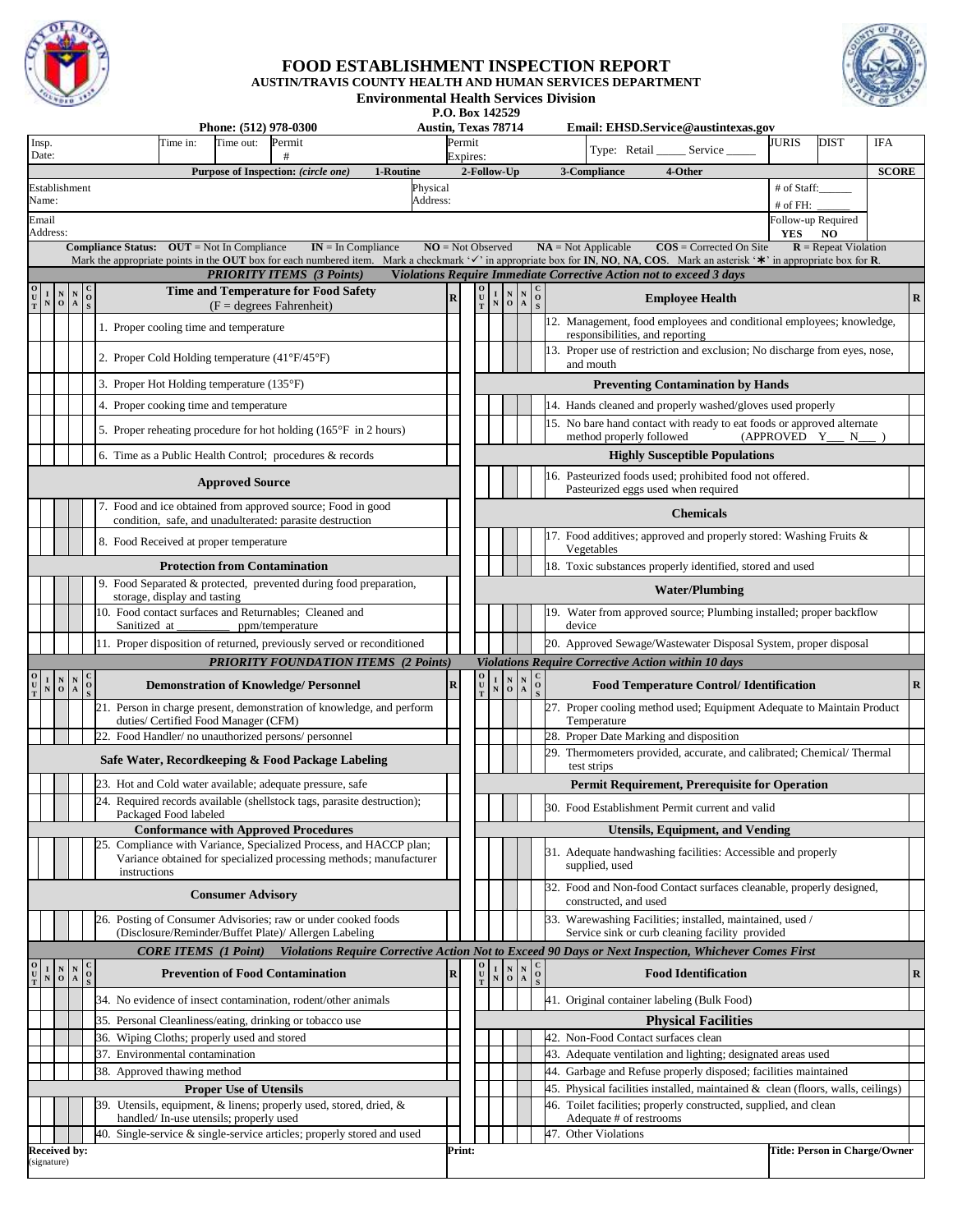

# **AUSTIN PUBLIC HEALTH**



ENVIRONMENTAL HEALTH SERVICES DIVISION 1520 Rutherford Lane, Building 1, Suite 224 P. O. BOX 14529 Austin, TX 78714 512-978-0300 Email[: ehsd.service@austintexas.gov](mailto:ehsd.service@austintexas.gov)

<http://www.austintexas.gov/department/food-establishment-requirements>

### Subject: First AID KIT REQUIREMENTS FOR RETAIL FOOD ESTABLISHMENTS

Texas Food Establishment Rule §228.210 states that a first aid kit shall be provided in all fixed retail food establishments. §228.211 (1)-(2) further states that first aid supplies that are in a food establishment for the food employees' use shall be labeled as required and stored in a kit or a container that is located to prevent the contamination of food, equipment, utensils, and linens, and single-service and single-use articles.

The Texas Food Establishment Rules do not clarify what is to be included in the first aid kit, only that they have one. The U.S. Department of Labor Occupational Safety and Health Administration (OSHA) is the main federal agency charged with the enforcement of safety and health legislation. OSHA regulations regarding first aid kits are contained in the Code of Federal Regulations under section 29 CFR 1910.151 and in Appendix A. OSHA does not provide specifications for first aid kit contents per se but defines mandatory requirements for availability of kits on worksites. In Appendix A of the OSHA guidelines, American National Standards Institute (ANSI) is referenced as the originator of first aid kit specifications and minimum contents requirements. The New 2015 ANSI revision introduces two classes of first aid kits. For the purpose of retail food establishments, the Class A minimum fill requirements are recommended. American National Standard- Minimum Requirements for Workplace First Aid Kits and Supplies, ANSI/ISEA Z308.1-2015 states that in order to be ANSI compliant, First Aid Kits must contain the following supplies: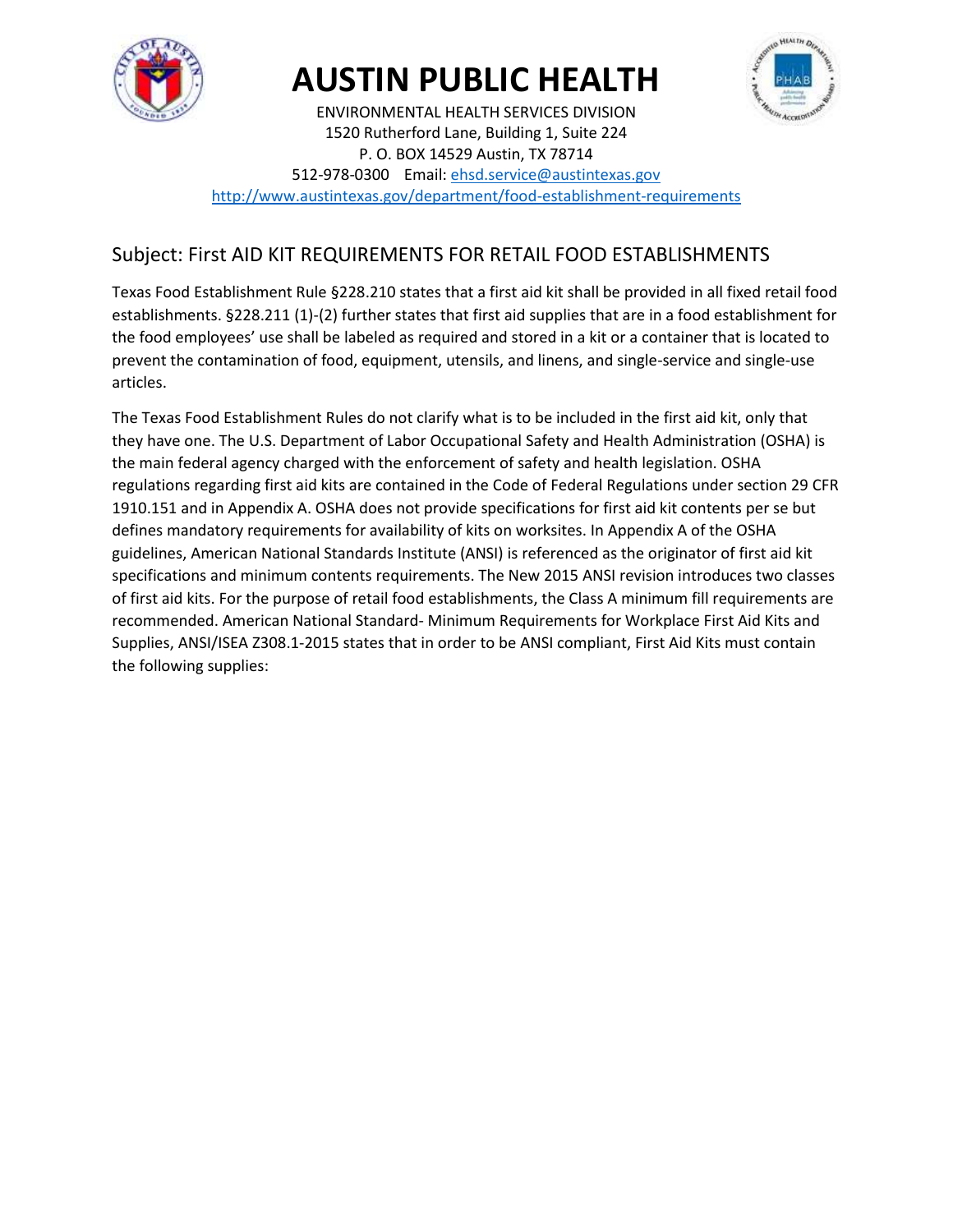## 2015 ANSI Class A Minimum Fill Requirements

| Quantity       | Item                        | Minimum Size or Volume         |
|----------------|-----------------------------|--------------------------------|
| 16             | <b>Adhesive Bandages</b>    | $1''$ x $3''$                  |
| 1              | <b>Adhesive Tape</b>        | 2.5 yd                         |
| 10             | <b>Antibiotic Treatment</b> | .14 fl. OZ (0.5g) applications |
| 10             | Antiseptic                  | .14 fl. OZ (0.5g) applications |
| 1              | <b>Breathing Barrier</b>    |                                |
| 1              | <b>Burn Dressing</b>        | $4''$ x $4''$                  |
| 10             | <b>Burn Treatment</b>       | 1/32 oz. (0.9g) applications   |
| 1              | <b>Cold Pack</b>            | $4'' \times 5''$               |
| 2              | <b>Eye Coverings</b>        |                                |
| 1              | Eye Wash                    | $1oz$ .                        |
| 1              | <b>First Aid Guide</b>      |                                |
| 6              | <b>Hand Sanitizer</b>       |                                |
| 4              | <b>Medical Exam Gloves</b>  |                                |
| 1              | <b>Roller Bandage</b>       | $2''$ x 4" yd                  |
| 1              | <b>Scissors</b>             |                                |
| $\overline{2}$ | <b>Sterile Pads</b>         | $3''$ x $3''$                  |
| $\overline{2}$ | <b>Trauma Pads</b>          | $5''$ x $9''$                  |
| 1              | <b>Triangular Bandages</b>  | 40" x 40" x 56"                |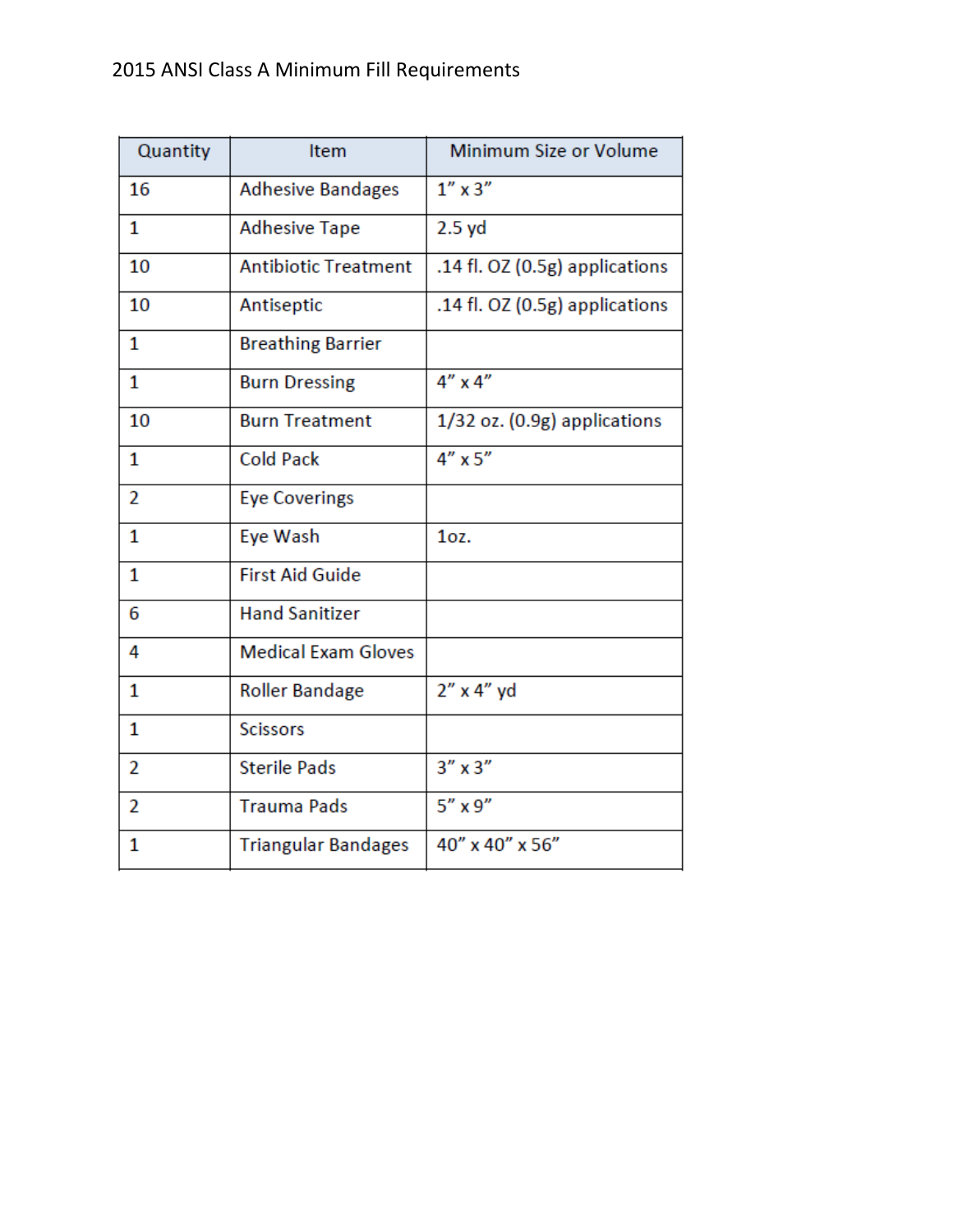### **Clean-up Procedures for Vomit/Fecal Events**

The 2015 Texas Food Establishment Rules require that all food establishments have a procedure for responding to vomiting and diarrheal events. This requirement is specified in §228.45 Contamination Events and states:

A food establishment shall have written procedures for employees to follow when responding to vomiting or diarrheal events that involve the discharge of vomitus or fecal matter onto surfaces in the food establishment the procedures shall address the specific actions employees must take to minimize the spread of contamination and the exposure of employees, consumers, food, and surfaces to vomitus or fecal matter.

#### Note: Effective cleaning of vomitus and/or fecal matter accidents in a food service establishment should be handled differently from routine cleaning/sanitizing procedures.

Vomiting and diarrheal accidents should be cleaned up using the following recommended steps:

- $\triangleright$  Minimize the risk of disease transmission through the prompt removal of ill employees, customers and others from areas of food preparations, service, and storage.
- $\triangleright$  Exclude all employees that are experiencing symptoms of vomiting and/or diarrhea and follow the employee health policy of when to restrict/exclude an ill food employee.
- $\triangleright$  Segregate the area, and cover the vomit/fecal matter with single use disposable towels to prevent aerosolization.
- $\triangleright$  Mix a chlorine bleach solution that is stronger than the chlorine solution used for general sanitizing, the Center for Disease Control and Prevention recommends 1000-5000ppm or 5-25 tablespoons of regular household bleach (5.25%) per gallon of water.
- $\triangleright$  Note: Some quaternary ammonia sanitizers are effective for Norovirus (see the reference section of this document for a link to find a list of EPA listed sanitizers).
- $\triangleright$  Wear disposable gloves during cleaning. To prevent the spread of disease, it is highly recommended that a disposable mask and/or cover grown, or apron, and shoe covers be worn when cleaning liquid matter.
- $\triangleright$  Ensure the affected area is adequately ventilated (the chlorine bleach solution can become an irritant when inhaled for some individuals and can become an irritant on skin as well).
- $\triangleright$  Soak/wipe up the vomit and/or fecal matter with towels and dispose of them into a plastic garbage bag.
- $\triangleright$  Apply the bleach solution onto the contaminated surface area and allow it to remain wet on the affected surface area for at least 10 minutes. Also sanitize the surrounding area in a 25 foot radius, including food contact surfaces. (When someone has a vomiting or diarrheal accident, germs such as Norovirus can spread by air and contaminate surfaces and food as far as 25 feet away)
- $\triangleright$  Allow the area to air dry. Dispose of any remaining sanitizer solution once the accident has been cleaned up.
- $\triangleright$  Discard all gloves, masks, and cover gowns (or aprons) in a plastic bag and dispose of the bag immediately.
- $\triangleright$  Take measures to dispose of and/or clean and disinfect the tools and equipment used to clean up the vomit and/or fecal matter.
- **PROPERLY WASH YOUR HANDS – AND IF POSSIBLE TAKE A SHOWER AND CHANGE YOUR CLOTHES.**
- $\triangleright$  Discard any food that may have been exposed in the affected area.
- $\triangleright$  An incident report of actions that were taken as a result of an individual being sick should be completed. Include information such as: the location of the incident, the time and date, and procedures of the cleanup process. Keep the information on file by the business for at least a year. NOTE: the information may be useful for an investigation conducted by the Environmental Health Department.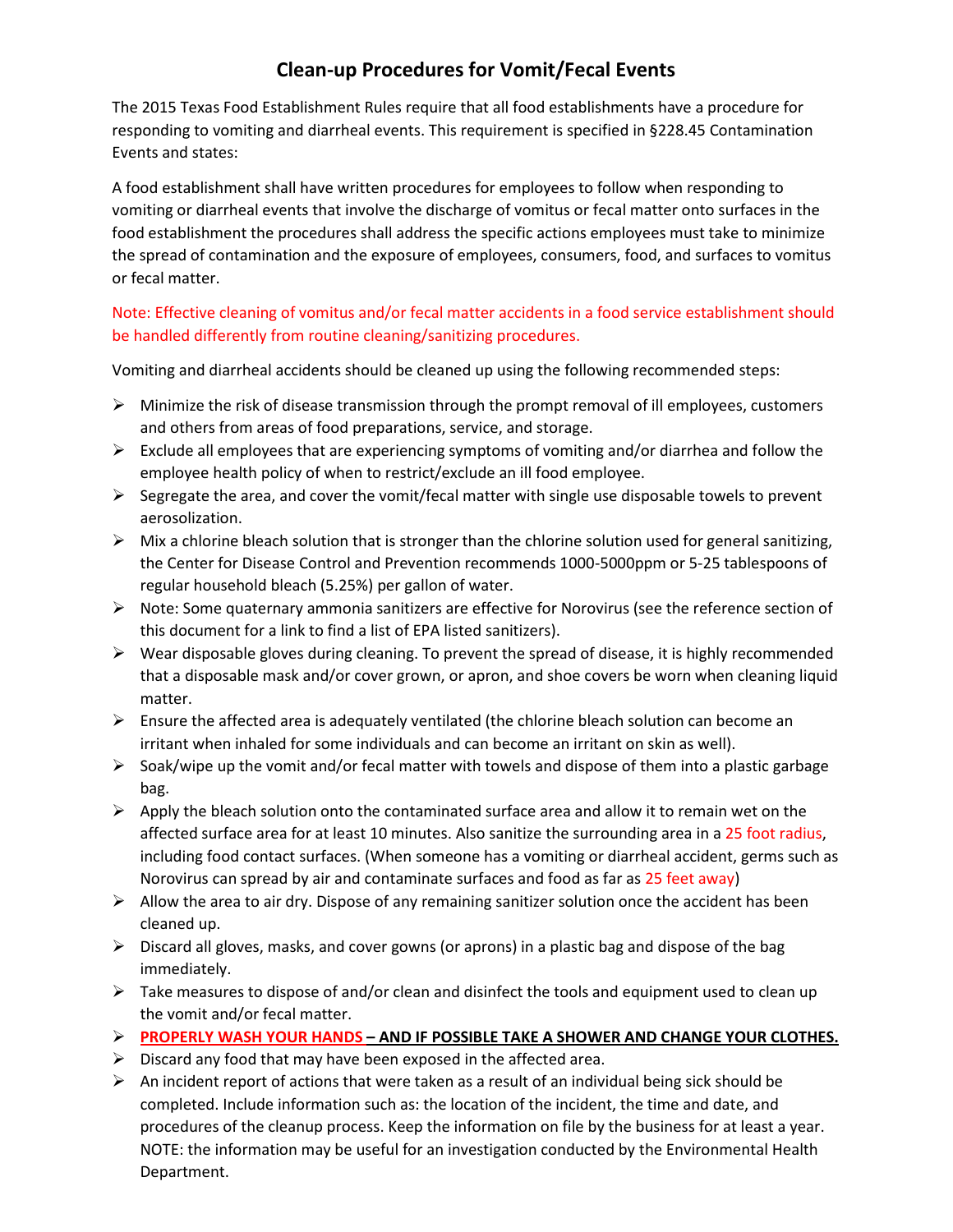#### References:

#### **FDA 2013 Food Code**

<http://www.fda.gov/Food/GuidanceRegulation/RetailFoodProtection/FoodCode/ucm374275.htm>

**Center for Disease Control: Preventing Norovirus Infection**

<http://www.cdc.gov/norovirus/preventing-infection.html>

<http://www.cec.gov/norovirus/downloads/foodhandlers.pdf>

**Environmental Protection Agency – Selected EPA-Registered Disinfectants**

<http://www.epa.gov/oppad001/chemregindex.htm>

#### **A MORE COMPREHENSIVE LIST OF CHANGES TO THE TEXAS FOOD ESTABLISHMENT RULES CAN BE FOUND AT THE FOLLOWING:**

<http://www.dshs.texas.gov/WorkArea/linkit.aspx?LinkIdentifier=id&ItemID=8590002325>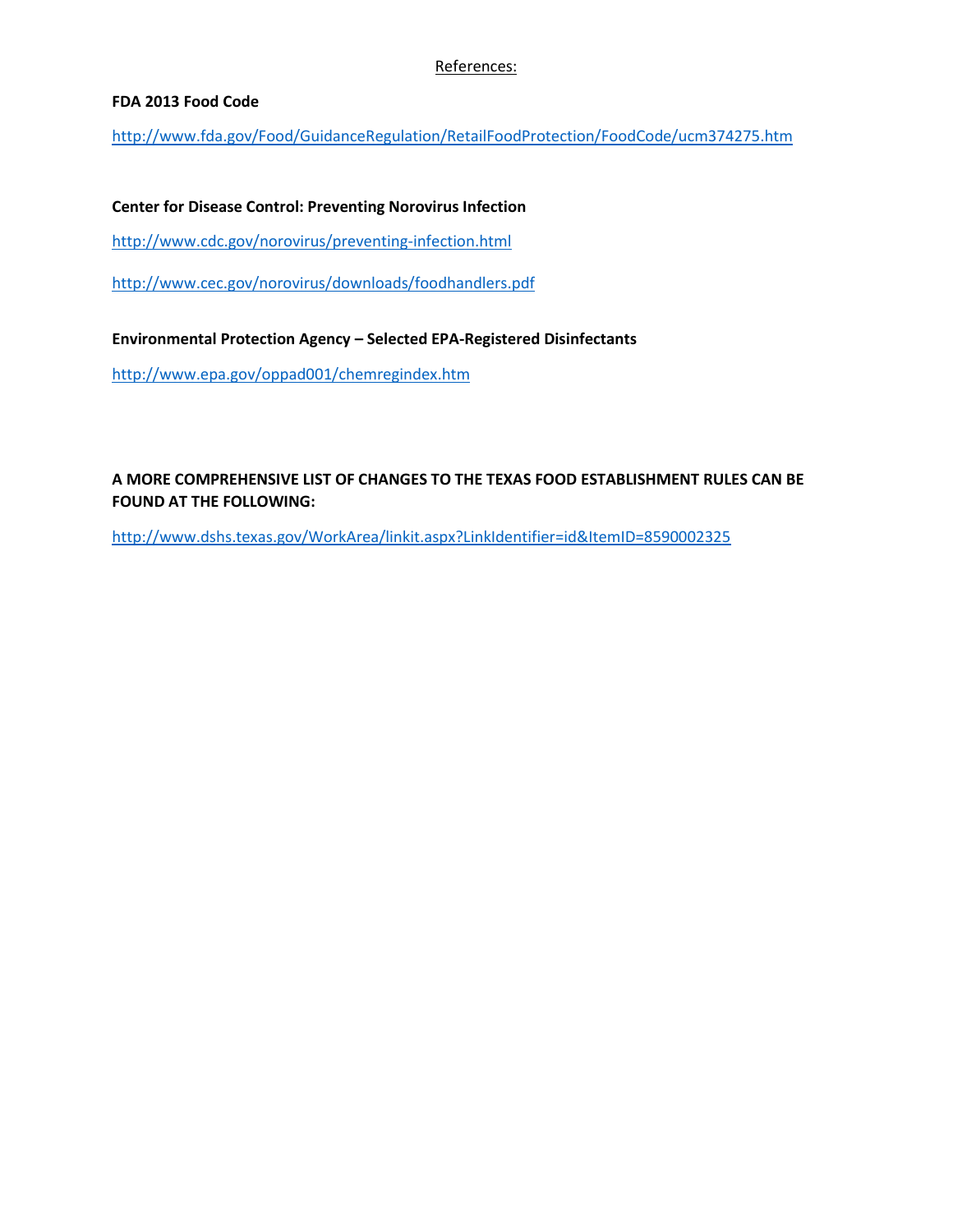### **Guidance Document for Refrigerated Foods In Reduced Oxygen Packaging**

#### **INTRODUCTION**

While reduced oxygen packaging may extend the shelf life of certain foods, the process can also create a serious public health hazard if the proper control parameters are not followed. These control parameters must include recognized barriers that prevent the growth of infectious or toxigenic microorganisms combined with proper temperature control of the product at all times and carefully monitored rotation of the processed food. Retail establishments should only engage in this practice after a thorough evaluation of the potential hazards has resulted in the establishment having adequate safeguards against food contamination.

We must recognize that products packaged in a reduced oxygen package atmosphere may pose a serious public health threat even though the food may not exhibit the usual organoleptic (taste/smell) or visual signs relied on by consumers to warn them that the food is no longer edible.

#### **DEFINITIONS**

**Acceptable product list** – A list of foods, which because of their characteristics will present a barrier to the growth of Clostridium Botulinum.

**Barrier** – A safety factor of a physical, biological or chemical nature which inhibits or minimizes the growth of microorganisms including those which may be infectious or toxic.

**Critical Control Point** – A point or procedure in a specific food system where loss of control may result in an unacceptable health risk.

**Hazard Analysis Critical Control Point (HACCP) Program** – A written document that delineates the formal procedures for following the Hazard Analysis Critical Control Point principles developed by The National Advisory Committee on Microbiological Criteria for Foods.

**Lot** – A unique run of processed or packaged product with a specifically designated date and processing operation.

**Processing** – To manufacture, compound, intermix or prepare food products for sale or for customer service.

**Retail Food Establishment** – A facility where food products are processed, prepared, stored or handled, and then sold or offered for human consumption at a retail level with such sales being made primarily to the consumer.

**Reduced Oxygen Packaging** - The reduction of the amount of oxygen in a package by removing oxygen, displacing oxygen and replacing it with another gas or combination of gases, or otherwise controlling the oxygen content to a level below that normally found in the atmosphere (approximately 21% at sea level). It is a process that involves a food for which the hazards of Clostridium Botulinum or Listeria monocytogenes require control in the final packaged form. ROP includes cook chill packaging, controlled atmosphere packaging, modified atmosphere packaging, Sous vide packaging, and vacuum packaging.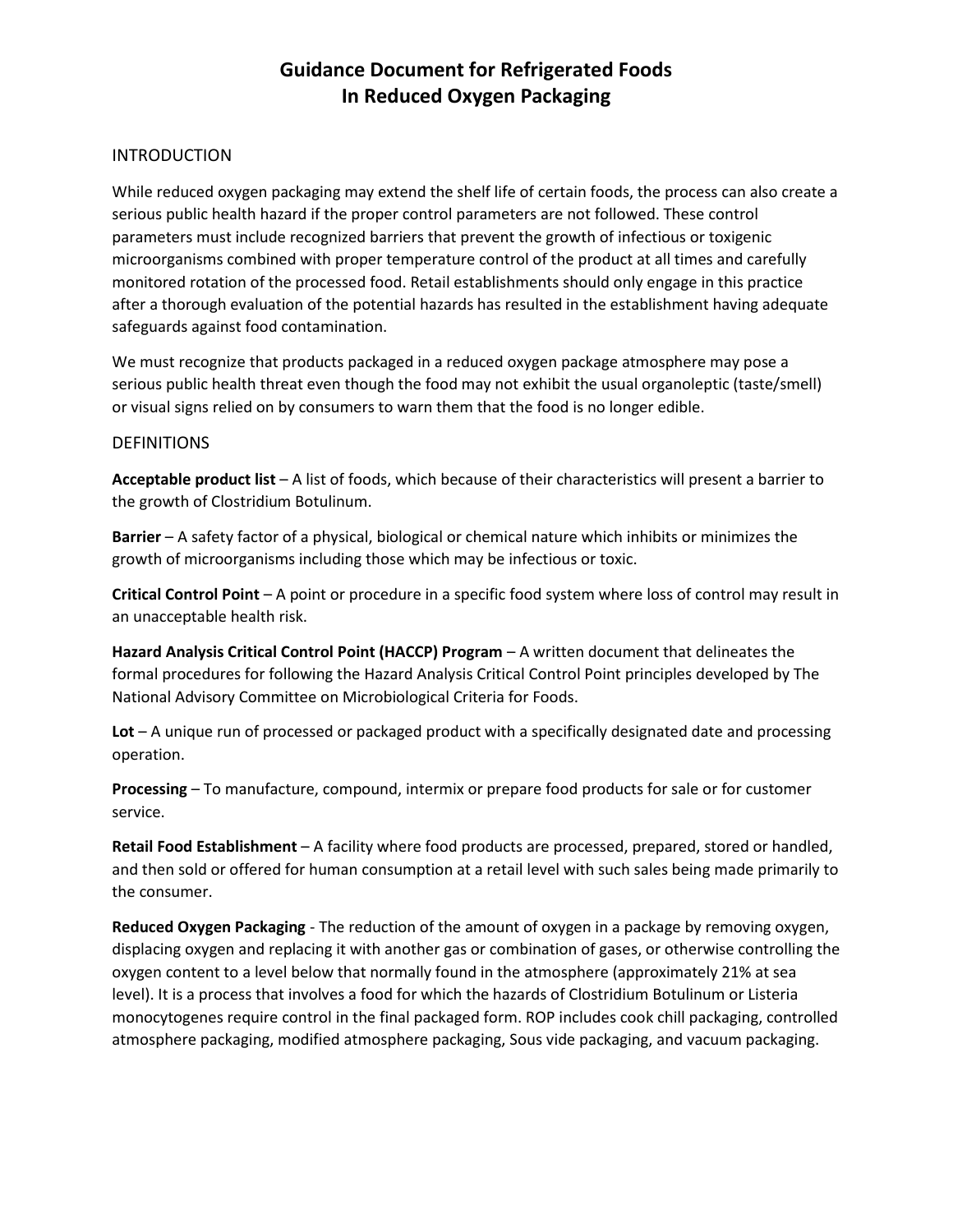#### TYPES OF REDUCED OXYGEN PACKAGING

**Cook Chill** - A method of packaging food in which cooked food is hot filled into impermeable bags which have the air expelled and are then sealed or crimped closed. Bagged food is rapidly chilled and refrigerated at temperatures that inhibit the growth of psychotropic pathogens.

**Vacuum –Packaging** - A method of packaging food in which air is removed from a package of food and the package is hermetically sealed so that a vacuum remains inside the package.

**Sous Vide** - A method of packaging food in which raw or partially cooked food is vacuum packaged in an impermeable bag, cooked in the bag, rapidly chilled, and refrigerated at temperatures that inhibit the growth of psychotropic pathogens.

**Modified Atmosphere Packaging (MAP)** - A method of packaging food in which the atmosphere of a package of food is modified so that its composition is different from air but the atmosphere may change over time due to the permeability of the packaging material or the respiration of the food. Modified atmosphere packaging includes: reduction in the proportion of oxygen, total replacement of oxygen, or an increase in the proportion of other gases such as carbon dioxide or nitrogen.

**Controlled Atmosphere Packaging (CAP)** - A method of packaging food in which the atmosphere of a package of food is modified such that until the package is opened, its composition is different from air, and continuous control of that atmosphere is maintained, such as by using oxygen scavengers or a combination of total replacement of oxygen, non-respiring food, and impermeable packaging material.

#### REDUCED OXYGEN PACKAGING BARRIERS

The primary reduced oxygen packaging barrier is Refrigeration as specified in section §228.75 (a) and (b). All Time/temperature control for safety food requires refrigeration. Few treatments reliably destroy all pathogenic microorganisms in food except heat sterilization and irradiation. Other inhibitory factors used in combination with refrigeration can be equally effective at preventing spoilage and growth of foodborne illness pathogens.

Secondary barriers with refrigeration at ≤41°F:

- pH or acidity ≤4.6
	- Natural
	- Acidification
	- Fermentation
- Water activity (aw) ≤ 0.91
	- Dried products (jerky, dry fermented sausage)
	- High salt or sugar concentration
- $\triangleright$  Cured meat or poultry products
	- Salt added at 3.5%
	- Nitrite (inhibits spore germination and toxin production by Clostridium Botulinum)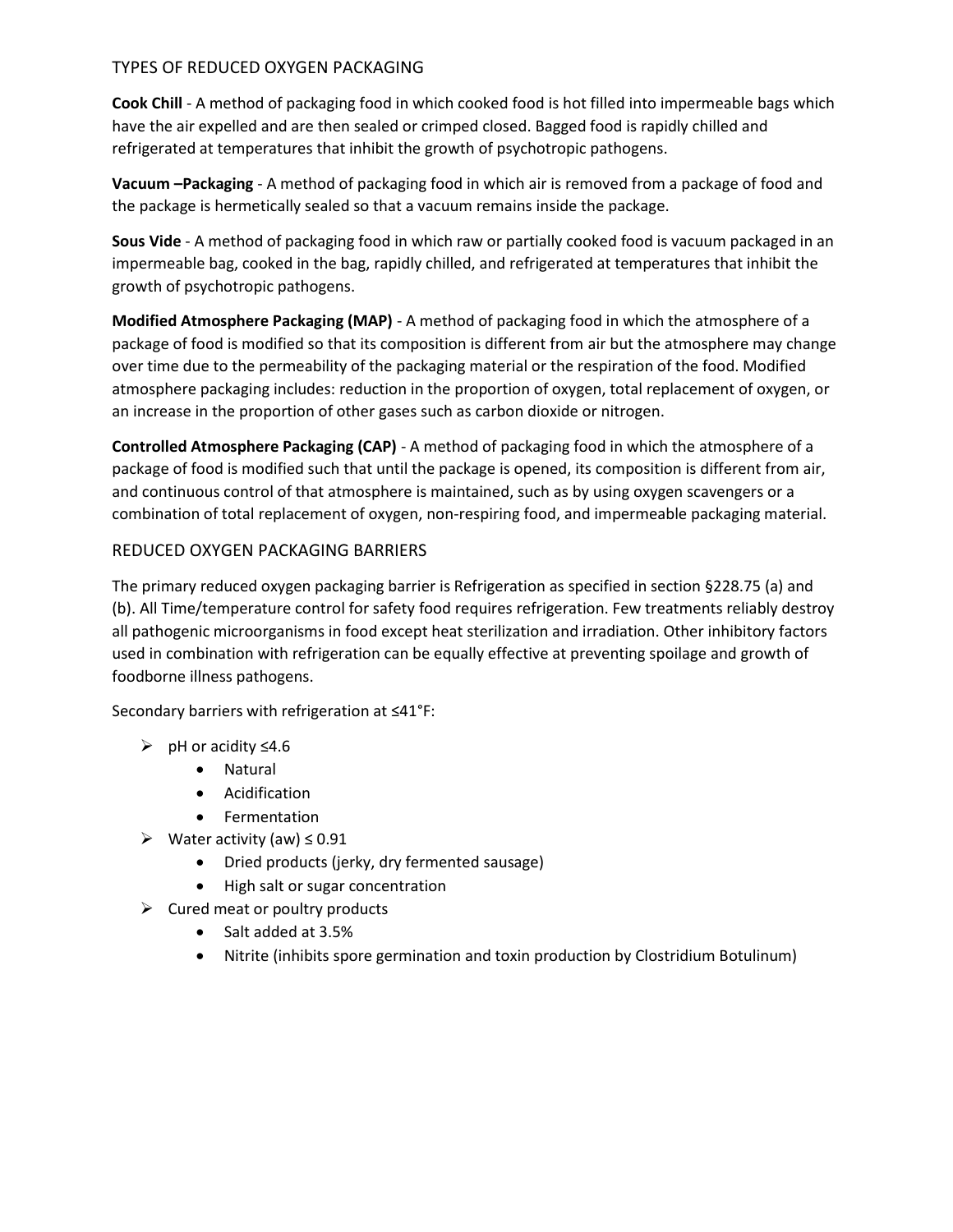#### ROP CRITICAL LIMITS

(No variance required but HACCP plan is required)

- 41°F with secondary barrier = 30 day shelf life
- 34°F No secondary barrier = 30 day shelf life or
- 41°F No secondary barrier = 7 day shelf life

\*Continuous electronic monitoring of temperature

#### REGULATORY AUTHORITY APPROVAL

An approved variance may be obtained from the regulatory authority before packaging time/temperature control for safety (TCS) food using a reduced oxygen packaging method except where the growth of and toxin formation by Clostridium Botulinum and the growth of Listeria monocytogenes are controlled. If the establishment is packaging time/temperature controlled for safety food using a reduced oxygen packaging method and controlling the growth and toxin formation of Clostridium Botulinum and Listeria monocytogenes, the establishment shall implement an approved HACCP Plan.

**Exemption:** A HACCP plan is not required when a food establishment uses a reduced oxygen packaging method to package TCS food that is always labeled with the production time and date, held at 41°F or less during refrigerated storage and removed from its package in the food establishment within 48 hours after packaging.

#### COOK CHILL OR SOUS VIDE

A food establishment that packages TCS food using cook-chill or sous vide process shall provide to the regulatory authority prior to implementation, a HACCP plan. They must also ensure the food is:

- $\triangleright$  Prepared and consumed on the premises, or prepared and consumed off the premises but within the same business entity with no distribution or sale of the packaged product to another business entity or the consumer;
- $\triangleright$  Cooked to heat all parts of the food to a temperature as required
- $\triangleright$  Protected from contamination before and after cooking
- $\triangleright$  Placed in package with oxygen barrier and sealed before cooking, or
- $\triangleright$  Placed in package and sealed immediately after cooking and before reaching an internal temperature below 57 degrees Celsius (135 degrees Fahrenheit);
- $\triangleright$  Cooled to 5 degrees Celsius (41 degrees Fahrenheit) in the sealed package or bag
- $\triangleright$  Cooled to 1°C (34°F) within 48 hours of reaching 5°C (41°F) and held at that temperature until consumed or discarded within 30 days after the date of packaging;
- $\triangleright$  Held at 5°C (41°F) or less for no more than 7 days, at which time the food must be consumed or discarded; or
- $\triangleright$  Held frozen with no shelf life restriction while frozen until consumed or used.
- $\triangleright$  Held in a refrigeration unit that is equipped with an electronic system that continuously monitors time and temperature and is visually examined for proper operation twice daily,
- $\triangleright$  If transported off-site to a satellite location of the same business entity, equipped with verifiable electronic monitoring devices to ensure that times and temperatures are monitored during transportation, and
- $\triangleright$  Labeled with the product name and the date packaged

All records must be maintained to confirm that cooling and cold holding refrigeration time/temperature parameters are being met. Records must be made available to the regulatory authority and held for at least 6 months. The establishment must also implement the written operational procedures and a training program.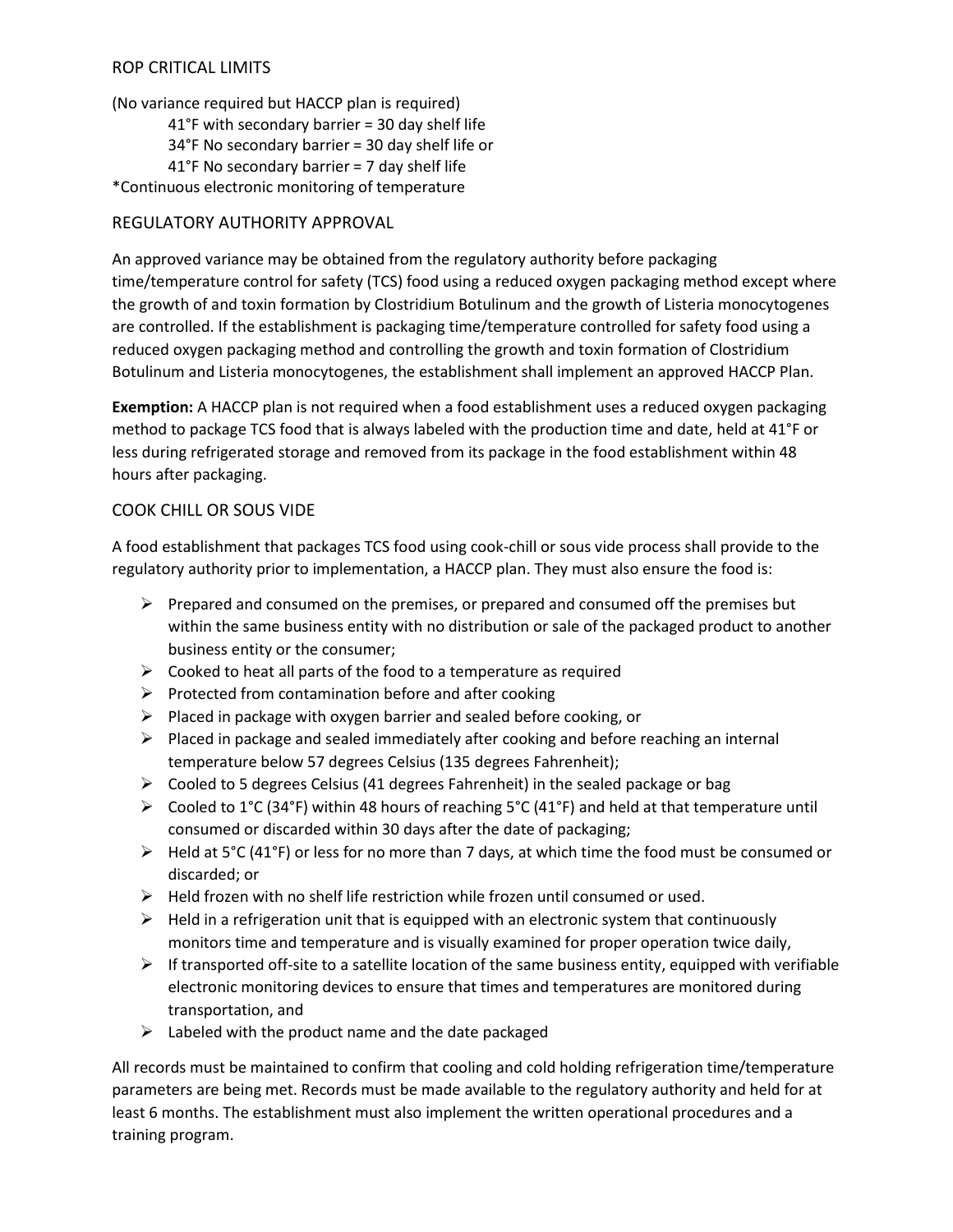#### CHEESE

A food establishment that packages cheese using a ROP method shall:

- $\triangleright$  Limit the cheeses packaged to those that are commercially manufactured in a food processing plant with no ingredients added in the food establishment and that meet the Standards of Identity as specified in 21 CFR 133.150 Hard cheeses, 21 CFR 133.169 Pasteurized process cheese or 21 CFR 133.187 Semisoft cheeses;
- $\triangleright$  Have a HACCP plan
- $\triangleright$  Labels the package on the principal display panel with a "use by" date that does not exceed 30 days from its packaging or the original manufacturer's "sell by" or "use by" date, whichever occurs first; and
- Discards the reduced oxygen packaging cheese if it is not sold for off-premises consumption or consumed within 30 calendar days of its packaging.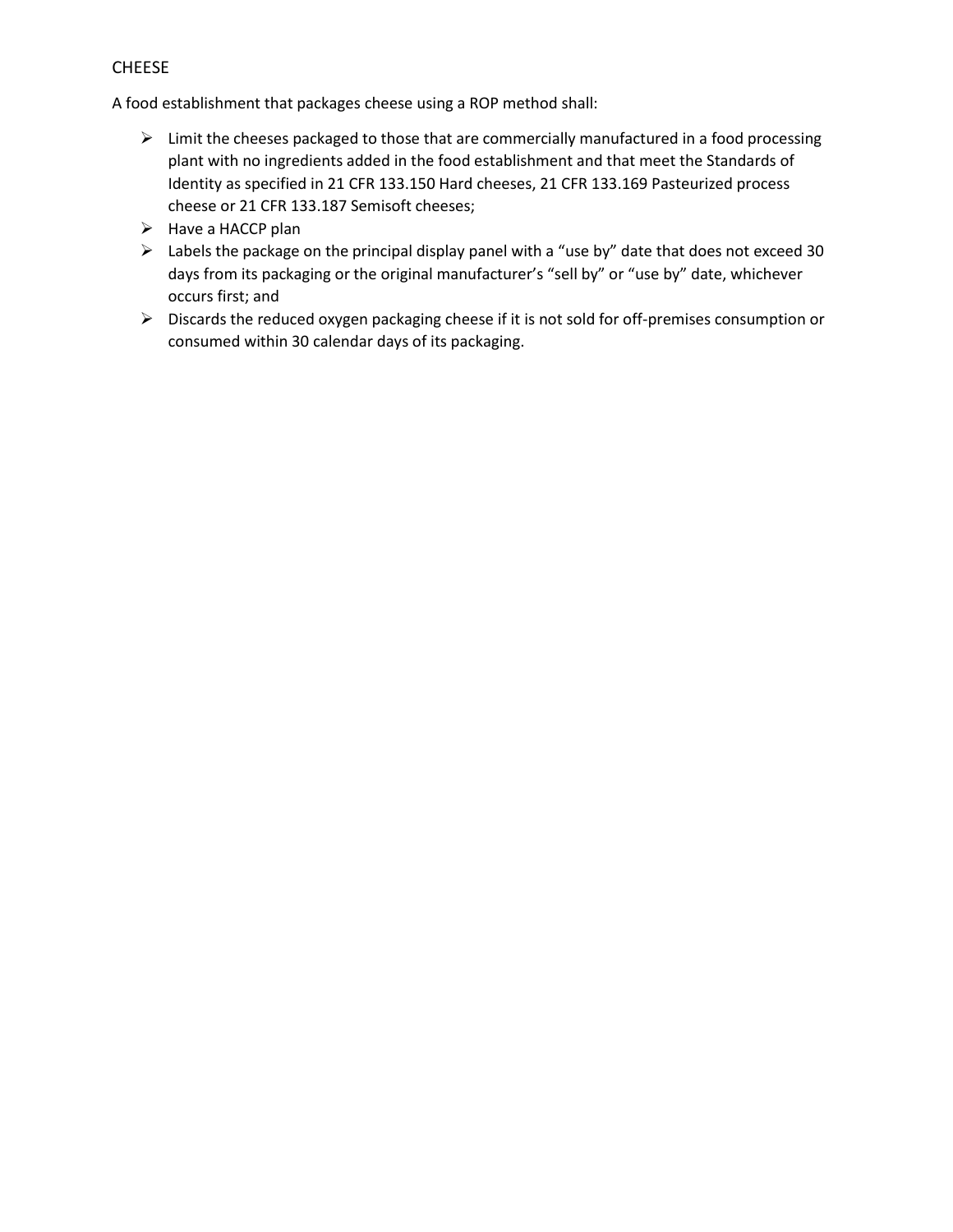

# **AUSTIN PUBLIC HEALTH**



ENVIRONMENTAL HEALTH SERVICES DIVISION 1520 Rutherford Lane, Building 1, Suite 224 P. O. BOX 14529 Austin, TX 78714 512-978-0300 Email[: ehsd.service@austintexas.gov](mailto:ehsd.service@austintexas.gov) <http://www.austintexas.gov/department/food-establishment-requirements>

## **Variance Request Procedure**

#### **What is a variance?**

A variance is a written document issued by the Regulatory Authority (RA) that authorizes a modification or waiver of one or more of the requirements of the Texas Food Establishment Rules (TFER). A variance may be granted by the regulatory authority if in the opinion of the regulatory authority a health hazard or nuisance will not result from the variance. If a variance is granted, the regulatory authority shall retain the required documents for the food establishment.

#### **When is a variance request required?**

A variance request is required to be submitted when a food establishment would like to make a modification or waiver to the requirements of the TFER. In addition, **Section 228.76 requires a food establishment to obtain a variance for specialized processing methods from the department as specified in 228.243 (a) and (b) of this title before:**

- *Smoking food as a method of food preservation rather than as a method of flavor enhancement;*
- *Curing food;*
- *Using food additives or adding components such as vinegar: to preserve/render nontime/temperature control for safety food;*
- *Packaging time/temperature control for safety food using Reduced Oxygen Packaging method except where the growth of Clostridium Botulinum and Listeria Monocytogenes are controlled;*
- *Operating a molluscan shellfish life-support system display tank used to store and display shellfish that are offered for human consumption;*
- *Custom processing animals that are for personal use as food and not for sale or service in a food establishment;*
- *Preparing food by another method that is determined by the regulatory authority to require a variance; or*
- *Sprouting seeds (such as alfalfa or wheat grass) or beans in a retail food establishment.*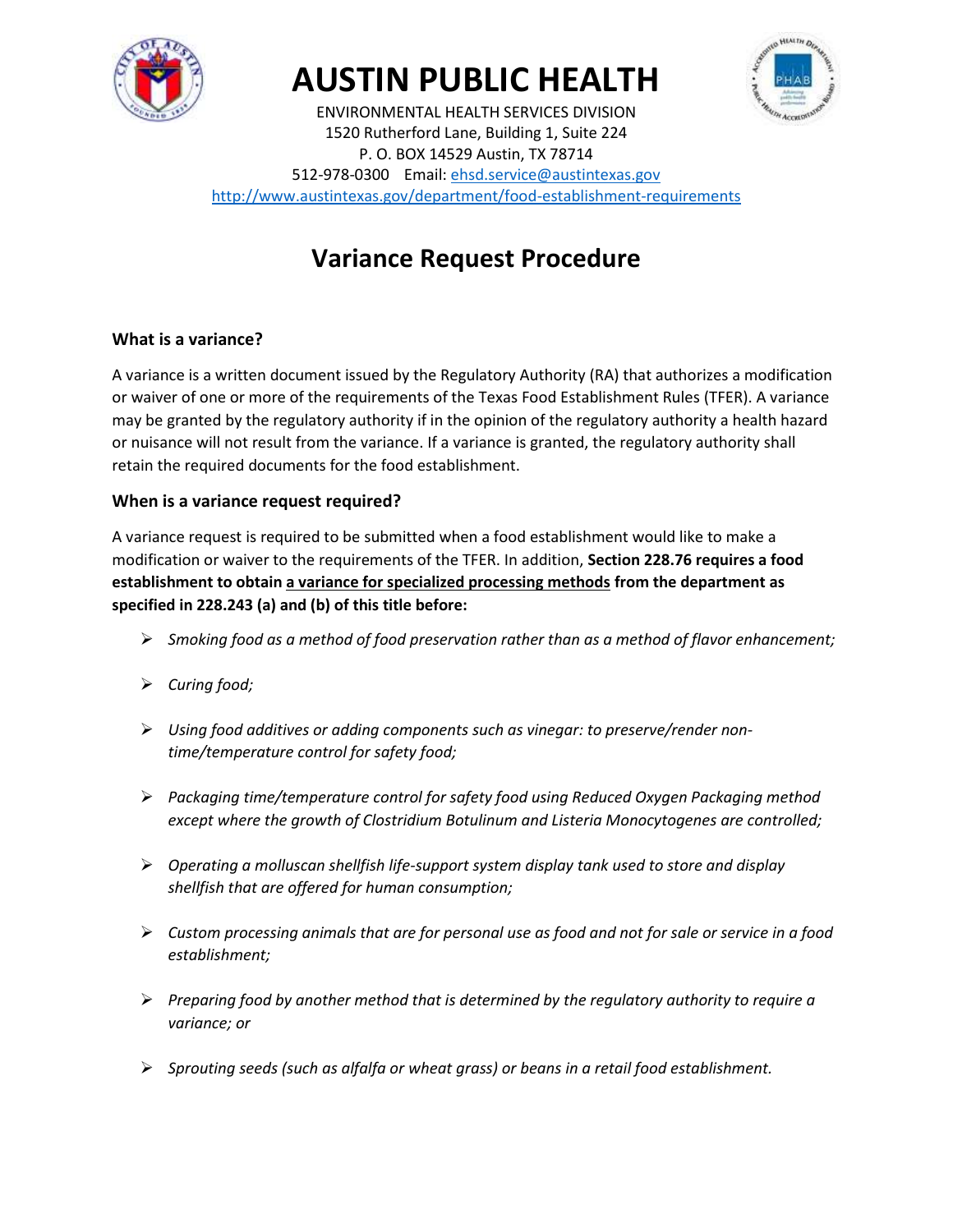#### **Requirements for submitting a variance request?**

In order to be considered for a variance to these rules, the establishment must submit a statement of the **proposed variance** that includes the section of the rules related to the modification, **rationale** of how the public health hazard will be addressed, and a **HACCP plan** if required by these rules. These requirements are also stated below. Austin Public Health will review all the information submitted and retain a copy of the documents on file for the food establishment. **A copy of the APPROVED variance/HACCP plan MUST be maintained on site at the food establishment AT ALL TIMES and be presented to the inspector upon request.**

1. A statement of the proposed variance of the rule requirement citing relevant rule section numbers. Explain what you would like to do and the section of the law it affects.

2. An analysis of the rationale for how the potential public health hazards and nuisances addressed by the relevant rule sections will be alternatively addressed by the proposal. Provide information regarding your new process and how it will still meet the intent of these regulations.

3. A HACCP Plan if required as specified in TFER Section 228.244(c) that includes the contents of the HACCP plan. The details regarding the contents for the HACCP plan and specifications can be found in TFER Section 228.244(d). Please submit a copy of your food establishment's HACCP Plan along with your "variance request" if you are required to have a plan based on these rules.

A "variance request" submitted to Austin Public Health that lacks **"part or all"** of the information stated above will not be approved. Please feel free to submit documents and photographs that will help our department verify that a health hazard or nuisance will not result from the variance. Austin Public Health will provide the submitter with the department's decision regarding the waiver request.

The TFER can be found a[t http://www.dshs.state.tx.us/foodestablishments](http://www.dshs.state.tx.us/foodestablishments) or call the Austin Public Health for additional information. If you are interested in submitting a variance request, please return all the required information to:

## **AUSTIN PUBLIC HEALTH**

ENVIRONMENTAL HEALTH SERVICES DIVISION P. O. BOX 14529 Austin, TX 78714 512-978-0300 Email[: ehsd.service@austintexas.gov](mailto:ehsd.service@austintexas.gov)

#### **WALK-INS**

1520 Rutherford Lane, Building 1, Suite 224 Austin, Texas 78754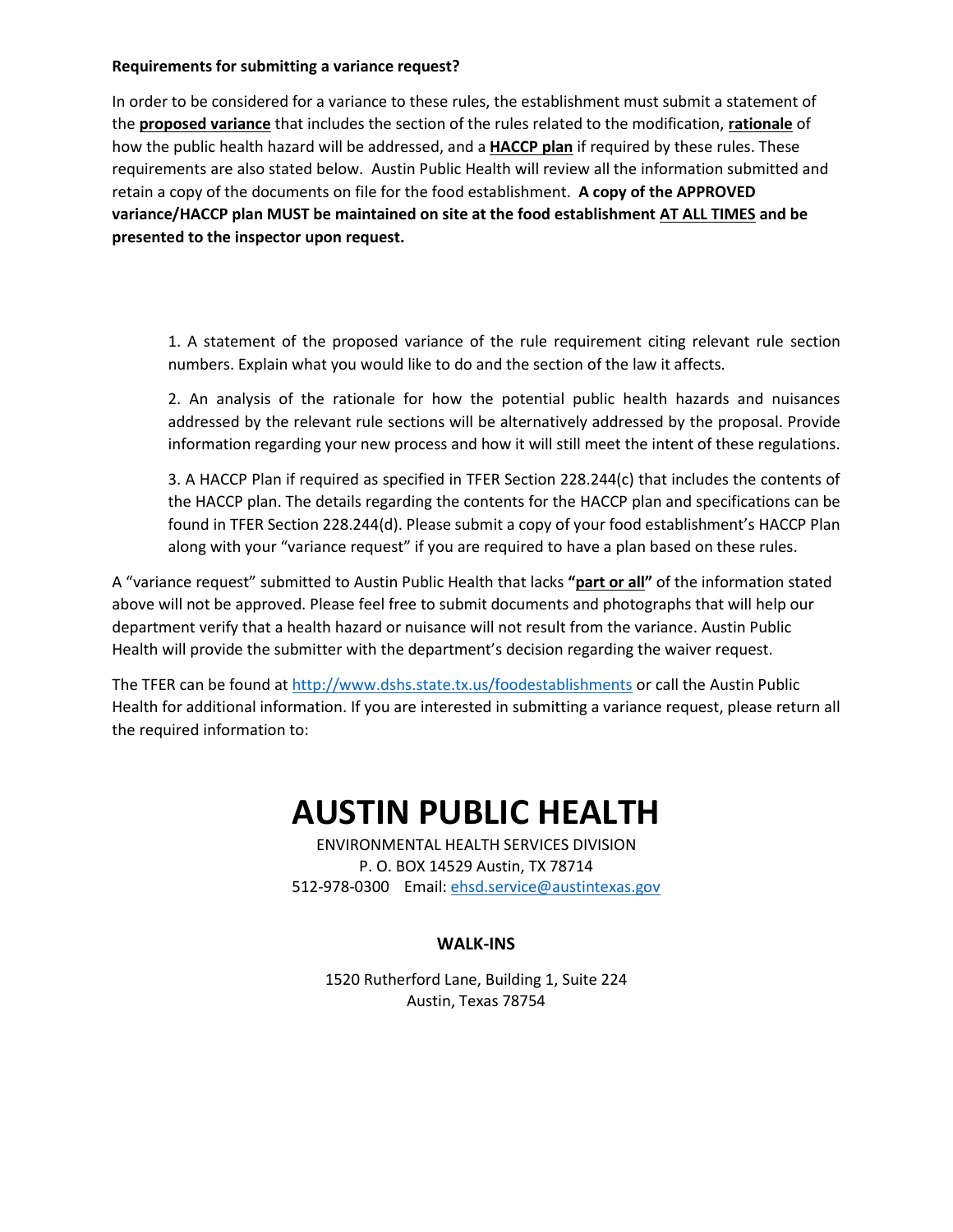| <b>Office Use Only</b>                                                                                                                                                                                                                                   |                                                                                         |                             |                      |  |  |  |
|----------------------------------------------------------------------------------------------------------------------------------------------------------------------------------------------------------------------------------------------------------|-----------------------------------------------------------------------------------------|-----------------------------|----------------------|--|--|--|
|                                                                                                                                                                                                                                                          |                                                                                         |                             |                      |  |  |  |
|                                                                                                                                                                                                                                                          | Received By _____________    Parent ________________________    ROW ___________________ |                             |                      |  |  |  |
| AUSTIN/TRAVIS COUNTY HEALTH AND HUMAN SERVICES DEPARTMENT<br>ENVIRONMENTAL HEALTH SERVICES DIVISION<br>P.O. Box 142529 Austin, TX 78714<br>Phone: (512) 978-0300 Email: EHSD.Service@austintexas.gov<br><b>VARIANCE REQUEST AND/OR HACCP APPLICATION</b> |                                                                                         |                             |                      |  |  |  |
|                                                                                                                                                                                                                                                          |                                                                                         |                             |                      |  |  |  |
|                                                                                                                                                                                                                                                          |                                                                                         |                             |                      |  |  |  |
|                                                                                                                                                                                                                                                          | Street                                                                                  | City                        | Zip Code<br>State    |  |  |  |
|                                                                                                                                                                                                                                                          |                                                                                         |                             |                      |  |  |  |
|                                                                                                                                                                                                                                                          |                                                                                         |                             |                      |  |  |  |
|                                                                                                                                                                                                                                                          | <b>REVIEW FEE (check one)</b>                                                           | <b>CITY OF AUSTIN / ILA</b> | <b>TRAVIS COUNTY</b> |  |  |  |
|                                                                                                                                                                                                                                                          |                                                                                         |                             |                      |  |  |  |

| <b>REVIEW FEE (check one)</b>                              | <b>CITY OF AUSTIN / ILA</b> | <b>TRAVIS COUNTY</b> |
|------------------------------------------------------------|-----------------------------|----------------------|
| $\Box$ Food Enterprise HACCP (may also include a Variance) | \$263                       | No Fee               |
| $\Box$ Food Variance Request (when no HACCP required)      | \$263                       | No Fee               |
| $\Box$ Pool/Spa/PIWFF Variance Request                     | \$263                       | No Fee               |

- Submit a **Food HACCP Plan** and/or a **Food Variance Request** or a **Pool/Spa/PIWFF Variance Request,** along with supportive documentation and fee to this Department for review and approval prior to implementing or utilizing a condition or process which requires a 1)Food HACCP Plan, 2)Food Variance Request or 3)Pool/Spa/PIWFF Variance Request.
- Supportive documentation for a Variance Request shall include (not necessarily limited to):
	- o Cover letter providing a name and physical address of the facility(s)
	- o Single point of contact information
	- o Applicable Food Enterprise TFER Code section number(s) or Pool/Spa/PIWFF TAC Chapter 265 Code section numbers(s)
	- o Rationale statement of how the potential health hazard(s) addressed by the relevant code section(s) is to be addressed by the proposed variance.
- Approved Variance Requests and Food HACCP Plans are final and no modifications may occur without prior review/approval by this Department.
- Modifications to an approved Variance Request or Food HACCP Plan are subject to additional Review Fees.
- Failure to provide all required supportive documentation may result in the need for additional Review Fees. An additional Review Fee shall be assessed for the third re-submittal and for each re-submittal thereafter.
- Food HACCP Plans and all Variance Requests may be sent to this office via:
	- o Walk-in @ 1520 Rutherford Lane, Building 1, Suite 224
	- o Email t[o ECHU.Service@austintexas.gov](mailto:ECHU.Service@austintexas.gov)
	- o USPS mail to City of Austin-EHSD, P.O. Box 142529, Austin, TX 78714 (all other couriers may deliver to physical address @ 1520 Rutherford Lane, Suite 224, Austin, TX 78754)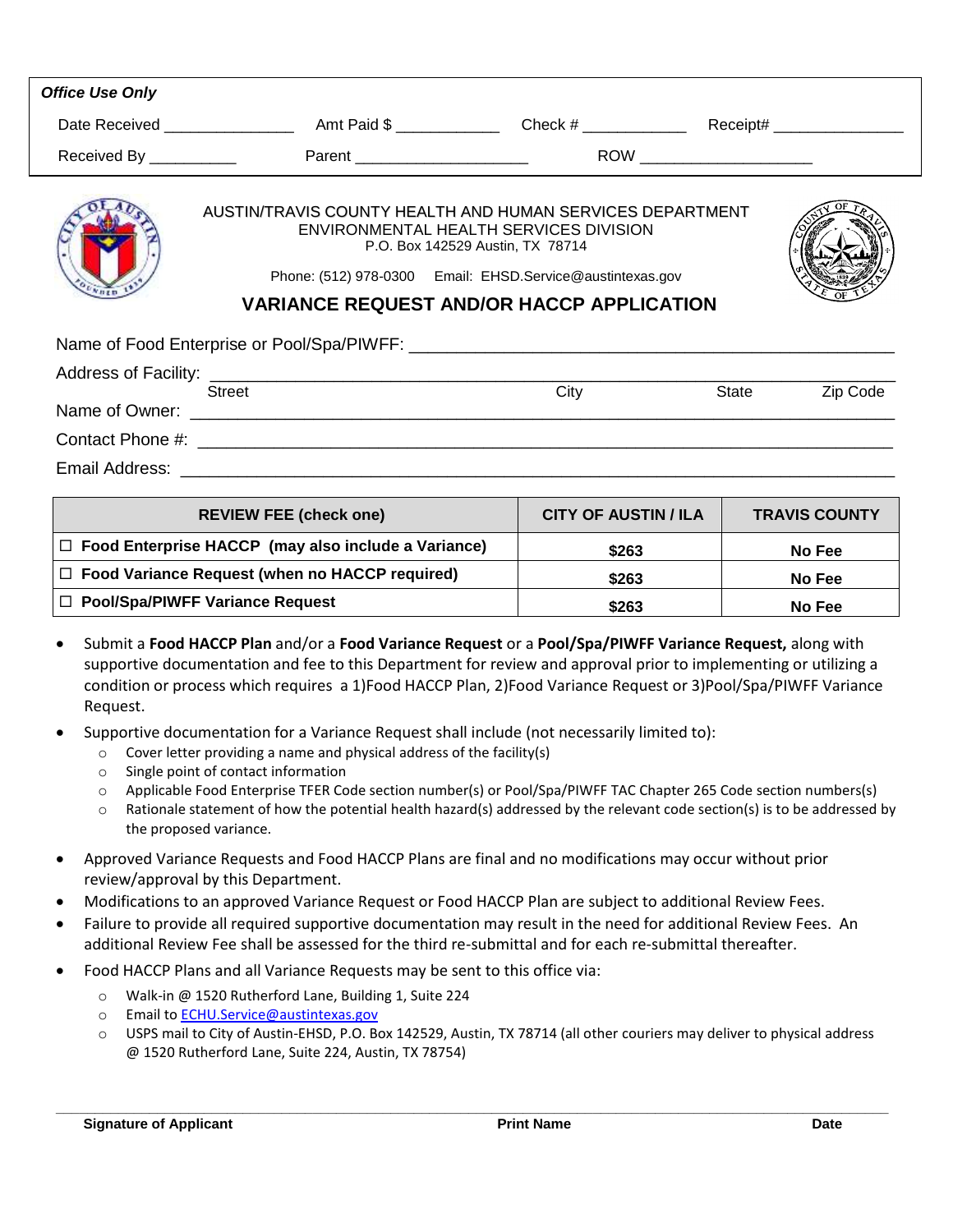## **Subchapter J. Private Water Systems.**

§228.271. Water Supply and Pressure.

Food Service Establishments having water supplies that do not meet the definition of a public water system as defined by Title 30 of the Texas Administrative Code Chapter (30 TAC) §290.38(66) or that are not regulated by the Texas Commission on Environmental Quality (TCEQ) shall comply with the requirements of this subchapter.

(1) Water supply. An adequate supply of water shall be available at all times in each food service facility, with a minimum of 24 Gallons/Person/Day (GPD) provided.

(2) Water pressure. The system shall be designed to maintain a minimum pressure of 35 pounds per square inch (psi) and shall be designed to provide the maximum daily demand for the various types of facilities listed in 30 TAC §290.45(d)(1)(A). When the system is intended to provide firefighting capability, it shall also be designed to maintain a minimum pressure of 20 psi under combined fire and drinking water flow conditions. Minimum distribution pressure shall not be less than 20 psi at any time.

#### §228.272. Water Quality.

(a) Bacteriological properties. Each food establishment that uses a private water system shall have its water sampled and tested for total coliform, fecal coliform, E. coli, or other fecal indicator organisms as specified in this subsection.

(1) A food establishment shall have its water sampled and tested and must obtain negative test results one month before commencing operation.

(2) A food establishment shall have its water sampled and tested every six months and must obtain negative test results.

(3) If a test result is positive, the food establishment shall remediate the water system and have its water sampled and tested every month until test results are negative for 12 consecutive months. After achieving negative test results for 12 consecutive months, the facility shall resume water testing every six months as specified in paragraph (2) of this subsection.

(4) Testing for microbial contaminants shall be performed at an accredited laboratory certified in accordance with 30 TAC Chapter 25 Environmental Testing Laboratory Accreditation And Certification.

(5) If a routine distribution coliform sample is positive for E. coli, then the facility shall post a written boil water notification. The notification shall state, "To ensure destruction of all harmful bacteria and other microbes, water for drinking, cooking, and ice making must be boiled and cooled before consumption or use in preparing food or cleaning food contact surfaces and equipment. The water shall be brought to a vigorous rolling boil and then boiled for least two minutes. Instead of boiling water, the food establishment may use purchased bottled water, water obtained from some other suitable source, or ice obtained from an approved source."

(6) The boil water notification shall remain in effect until a repeat distribution coliform sample is coliform-negative.

(7) Records of all bacteriological tests and of any boil water notification shall be kept on site.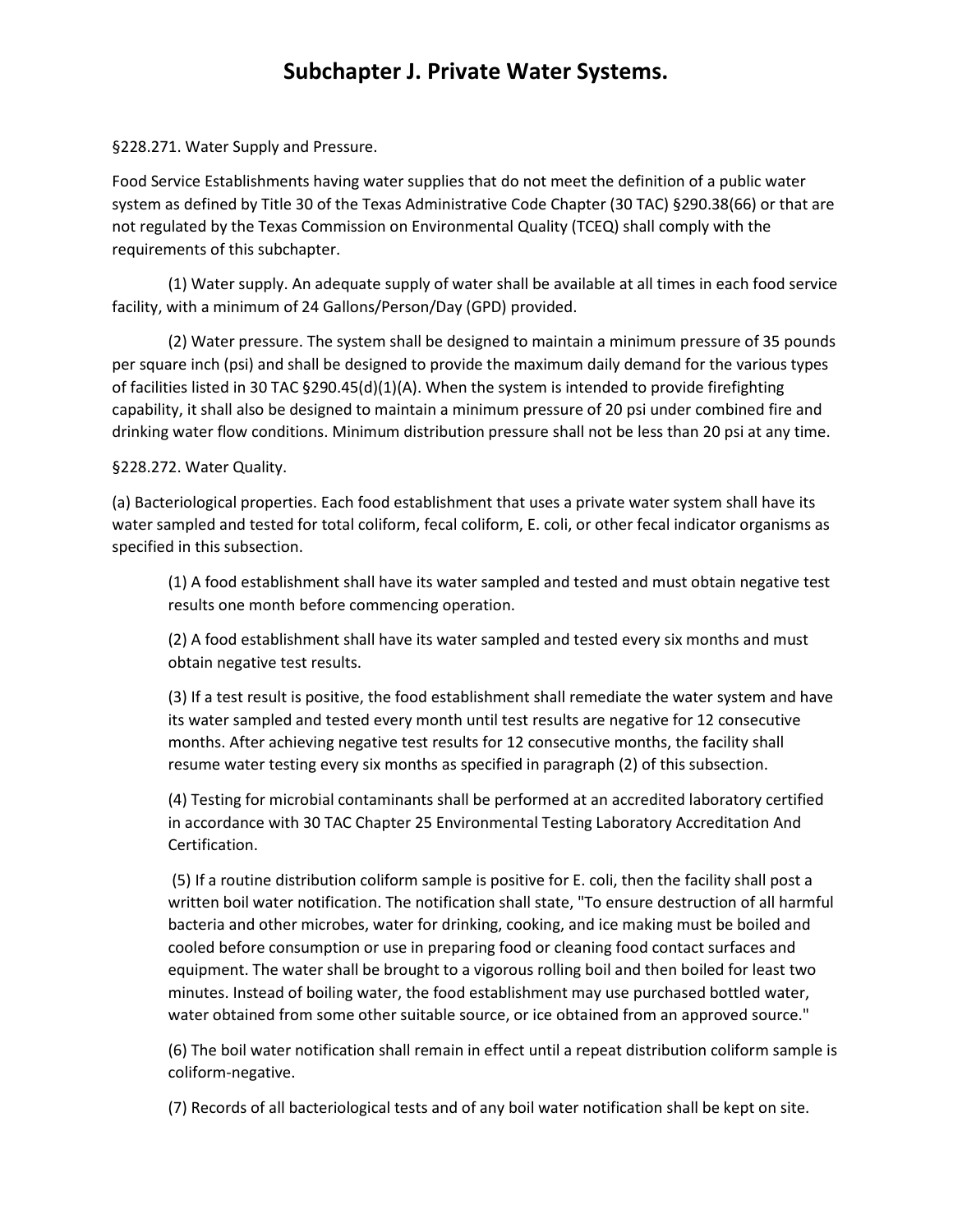(b) Chemical properties.

(1) Food service facilities shall submit a water sample obtained from the entry point to the distribution system to a laboratory for chemical analysis at least once every three years.

(2) The chemical analysis shall be for primary and secondary constituent levels.

(3) Maximum primary constituent levels are as described in the following table.

Figure: 25 TAC §228.272(b)(3)

(4) Maximum secondary constituent levels are as described in the following table.

Figure: 25 TAC §228.272(b)(4)

(5) Records of all chemical testing shall be kept on site.

(c) Minimum residual disinfectant concentrations and maximum residual disinfectant levels (MRDLs).

(1) The minimum residual disinfectant concentration in the water entering the distribution system and the water within the distribution system shall be 0.2 milligrams per liter (mg/L) free chlorine.

(2) The MRDL of free chlorine in the water within the distribution system shall be 4.0 mg/L based on a running annual average.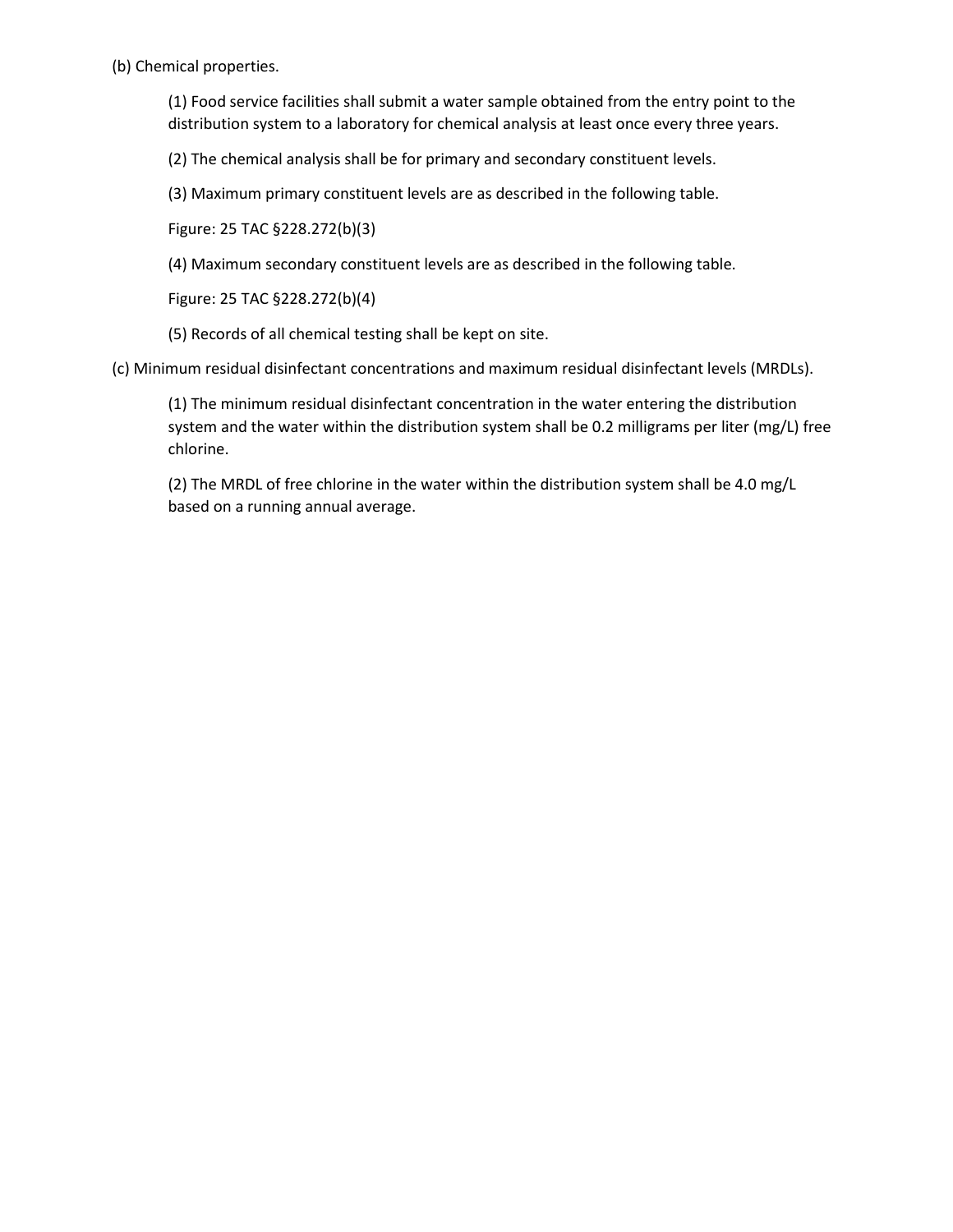| <b>CONSTITUENT</b>          | <b>LEVEL</b>                                     |
|-----------------------------|--------------------------------------------------|
|                             | (mg/l except where otherwise stated)             |
| Antimony                    | 0.006                                            |
| Arsenic                     | 0.010                                            |
| Asbestos                    | 7 million fibers/liter (longer than $10 \mu m$ ) |
| Barium                      | 2                                                |
| Beryllium                   | 0.004                                            |
| Cadmium                     | 0.005                                            |
| Chromium                    | 0.1                                              |
| Cyanide                     | 0.2 (as free Cyanide)                            |
| <b>Fluoride</b>             | 4.0                                              |
| <b>Mercury</b>              | 0.002                                            |
| <b>Nitrate</b>              | 10 (as Nitrogen)                                 |
| <b>Nitrite</b>              | 1 (as Nitrogen)                                  |
| Nitrate and Nitrite (Total) | 10 (as Nitrogen)                                 |
| Selenium                    | 0.05                                             |
| <b>Thallium</b>             | 0.002                                            |

#### Figure: 25 TAC §228.272(b)(4)

| <b>CONSTITUENT</b>            | <b>LEVEL</b>                         |
|-------------------------------|--------------------------------------|
|                               | (mg/l except where otherwise stated) |
| Aluminum                      | $0.05$ to $0.2$                      |
| Chloride                      | 300                                  |
| Color                         | 15 color units                       |
| Copper                        | 1.0                                  |
| Corrosivity                   | Non-corrosive                        |
| Fluoride                      | 2.0                                  |
| Foaming agents                | 0.5                                  |
| Hydrogen sulfide              | 0.05                                 |
| Iron                          | 0.3                                  |
| Manganese                     | 0.05                                 |
| Odor                          | 3 Threshold Odor Number              |
| pH                            | >7.0                                 |
| Silver                        | 0.1                                  |
| Sulfate                       | 300                                  |
| <b>Total Dissolved Solids</b> | 1,000                                |
| Zinc                          | 5.0                                  |